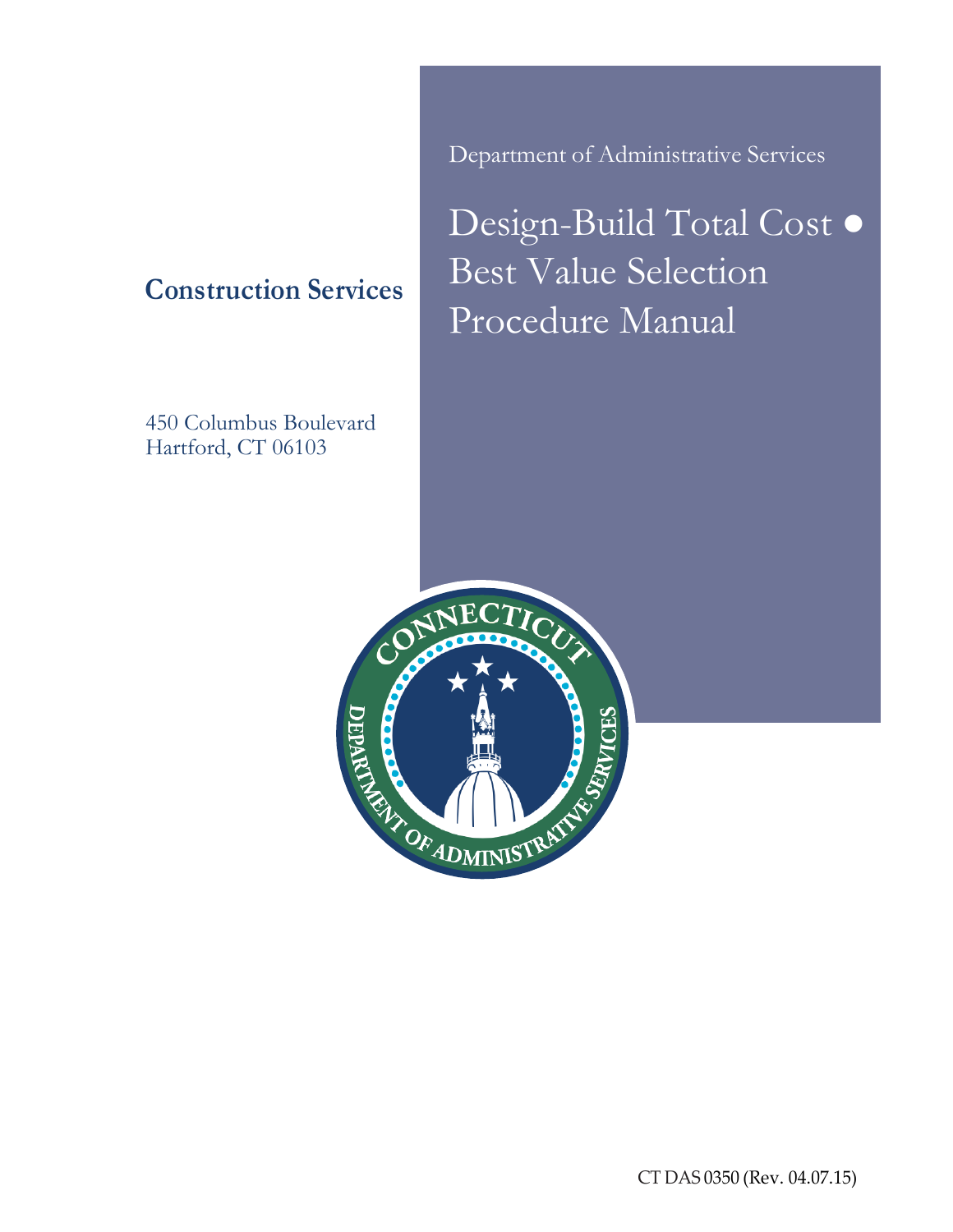

# **Page 2 of 20**

|                       | 0350 - D- B Total Cost . Best Value Selection Procedure Manual                                                                                         |                |  |  |  |
|-----------------------|--------------------------------------------------------------------------------------------------------------------------------------------------------|----------------|--|--|--|
| <b>Section</b><br>No. | <b>Table of Contents</b>                                                                                                                               | Page<br>No.    |  |  |  |
| 1.0                   | Overview - Design-Build (D-B) Total Cost . Best Value Based Selection Procedures                                                                       | 4              |  |  |  |
|                       | 1.1<br><b>D-B Total Cost Basis Project Parameters</b>                                                                                                  | 4              |  |  |  |
|                       | $1.2$<br>D-B Delivery Method Feasibility Criteria                                                                                                      | 4              |  |  |  |
|                       | 1.3<br>Summary of D-B Total Cost . Best Value Based Selection                                                                                          | 5              |  |  |  |
|                       | $1.4$<br><b>D-B Project Initiation Tasks</b>                                                                                                           | 5              |  |  |  |
| 2.0                   | Stage 1: D-B Criteria Architect (DBCA) and the D-B Request For Proposals (RFP)                                                                         | 6              |  |  |  |
|                       | 2.1<br>DBCA Scope Meeting for RFQ Advertisement and Legal Notice                                                                                       | 6              |  |  |  |
|                       | 2.2<br>Summary of DBCA Typical Scope of Services (Example)                                                                                             | 6              |  |  |  |
| 3.0                   | Stage 2 - Step 1: D-B Qualifications Based Selections (QBS) Screening Shortlist                                                                        | $\overline{7}$ |  |  |  |
|                       | 3.1<br>Step 1: D-B Screening Shortlist - Procedure Flow Chart                                                                                          | $\overline{7}$ |  |  |  |
|                       | 3.2<br>Preparing the D-B Request for Qualifications (RFQ) Advertisement and Legal Notice                                                               | 8              |  |  |  |
|                       | 3.3<br>D-B Screening Shortlist Criteria Category Point Table                                                                                           | 9              |  |  |  |
|                       | <b>Publication: RFQ Legal Notice (Newspaper)</b><br>3.4                                                                                                | 9              |  |  |  |
|                       | 3.5<br><b>Posting: RFQ Advertisement On State Websites</b>                                                                                             | 10             |  |  |  |
|                       | 3.6<br><b>QBS Submittal Booklets and QBS Supplemental Submittal Booklets For D-B Services</b>                                                          | 10             |  |  |  |
|                       | Review of the QBS Submittal Booklets and QBS Supplemental Submittal Booklets For<br>3.7<br>D-B Services: Reasons For A Deficient Submittal Designation | 11             |  |  |  |
|                       | Review of the QBS Submittal Booklets and QBS Supplemental Submittal Booklets For<br>3.8<br>D-B Services: Reasons For An Ineligibility Designation      | 12             |  |  |  |
|                       | Assignment To Serve As A Screening Shortlist Panel Member or Selection Panel Member<br>3.9<br>for D-B Services                                         | 12             |  |  |  |
|                       | D-B Screening Shortlist Panel Meeting: Panel Members Responsibilities<br>3.10                                                                          | 12             |  |  |  |
|                       | 3.11<br><b>Computing Final D-B Screening Shortlist Scores and Approval</b>                                                                             | 14             |  |  |  |
|                       | 3.12<br><b>Summary of Results and Approval</b>                                                                                                         | 14             |  |  |  |
|                       | 3.13<br><b>Screening Shortlist Records</b>                                                                                                             | 14             |  |  |  |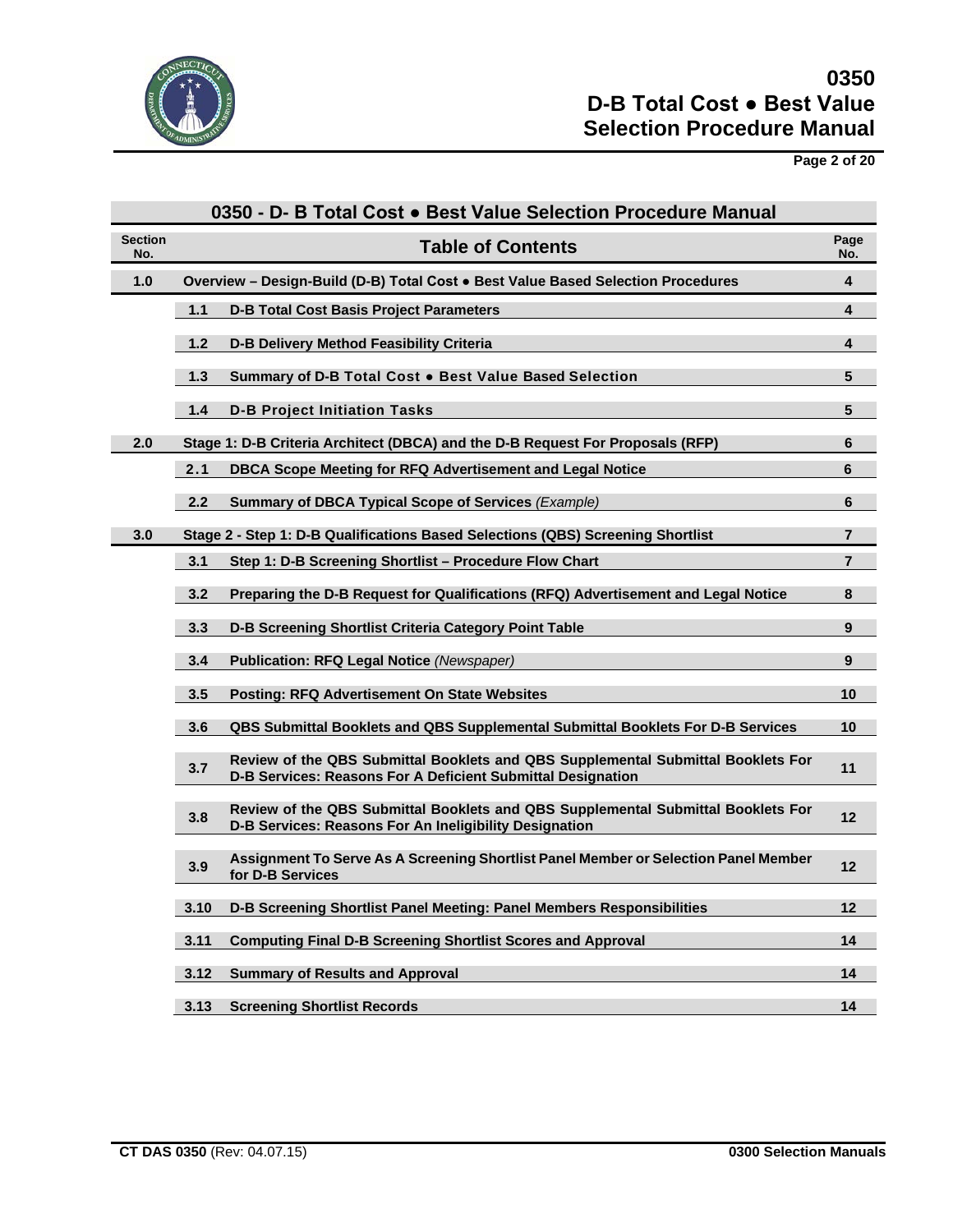

**Page 3 of 20**

| 0350 - D- B Total Cost . Best Value Selection Procedure Manual |                          |                                                                                             |    |  |  |
|----------------------------------------------------------------|--------------------------|---------------------------------------------------------------------------------------------|----|--|--|
|                                                                | <b>Table of Contents</b> |                                                                                             |    |  |  |
| 3.0                                                            |                          | Stage 2 - Step 1: D-B Qualifications Based Selections (QBS) Screening Shortlist (continued) |    |  |  |
|                                                                | 3.14                     | <b>Deficient Submittal Notification</b>                                                     | 14 |  |  |
|                                                                | 3.15                     | <b>Not Shortlisted Notification</b>                                                         | 14 |  |  |
|                                                                | 3.16                     | Debriefing (As requested after the Execution of the D-B Agreement)                          | 14 |  |  |
| 4.0                                                            |                          | Stage 2 - Step 2: D-B Total Cost • Best Value Selection Procedures                          | 15 |  |  |
|                                                                | 4.1                      | Step 2: D-B Total Cost . Best Value Selection Procedures - Flow Chart                       | 15 |  |  |
|                                                                | 4.2                      | <b>D-B Request For Proposals (RFP)</b>                                                      | 16 |  |  |
|                                                                | 4.3                      | D-B Pre-Proposal Conference and/or Site Tour (As Applicable)                                | 16 |  |  |
|                                                                | 4.4                      | D-B Screening Shortlist Panel Pass - Fail D-B Proposal Review                               | 16 |  |  |
|                                                                | 4.5                      | <b>D-B Selection Presentation Invitation</b>                                                | 17 |  |  |
|                                                                | 4.6                      | <b>D-B Pre-Selection Tasks</b>                                                              | 17 |  |  |
|                                                                | 4.7                      | <b>D-B Selection Presentation</b>                                                           | 17 |  |  |
|                                                                | 4.8                      | D-B Best Value - Qualitative Criteria Components Evaluation (Example)                       | 18 |  |  |
|                                                                | 4.9                      | D-B Best Value - Total Cost Proposal Components Evaluations                                 | 19 |  |  |
|                                                                | 4.10                     | <b>D-B Best Value - Evaluation Calculation</b>                                              | 19 |  |  |
|                                                                | 4.11                     | <b>D-B Best Value Proposal Determination</b>                                                | 19 |  |  |
|                                                                | 4.12                     | <b>Tie Breaker Protocol</b>                                                                 | 19 |  |  |
|                                                                | 4.13                     | <b>Evaluation Methodology Acceptance Statement</b>                                          | 19 |  |  |
|                                                                | 4.14                     | <b>Conditional Selection by the CT DAS Commissioner</b>                                     | 20 |  |  |
|                                                                | 4.15                     | <b>Selection Results Notification</b>                                                       | 20 |  |  |
|                                                                | 4.16                     | <b>Selection Records</b>                                                                    | 20 |  |  |
|                                                                | 4.17                     | <b>Award of D-B Agreement</b>                                                               | 20 |  |  |
|                                                                | 4.18                     | <b>Debriefing</b> (As requested after the Execution of the D-B Agreement)                   | 20 |  |  |

**End** *Table of Contents*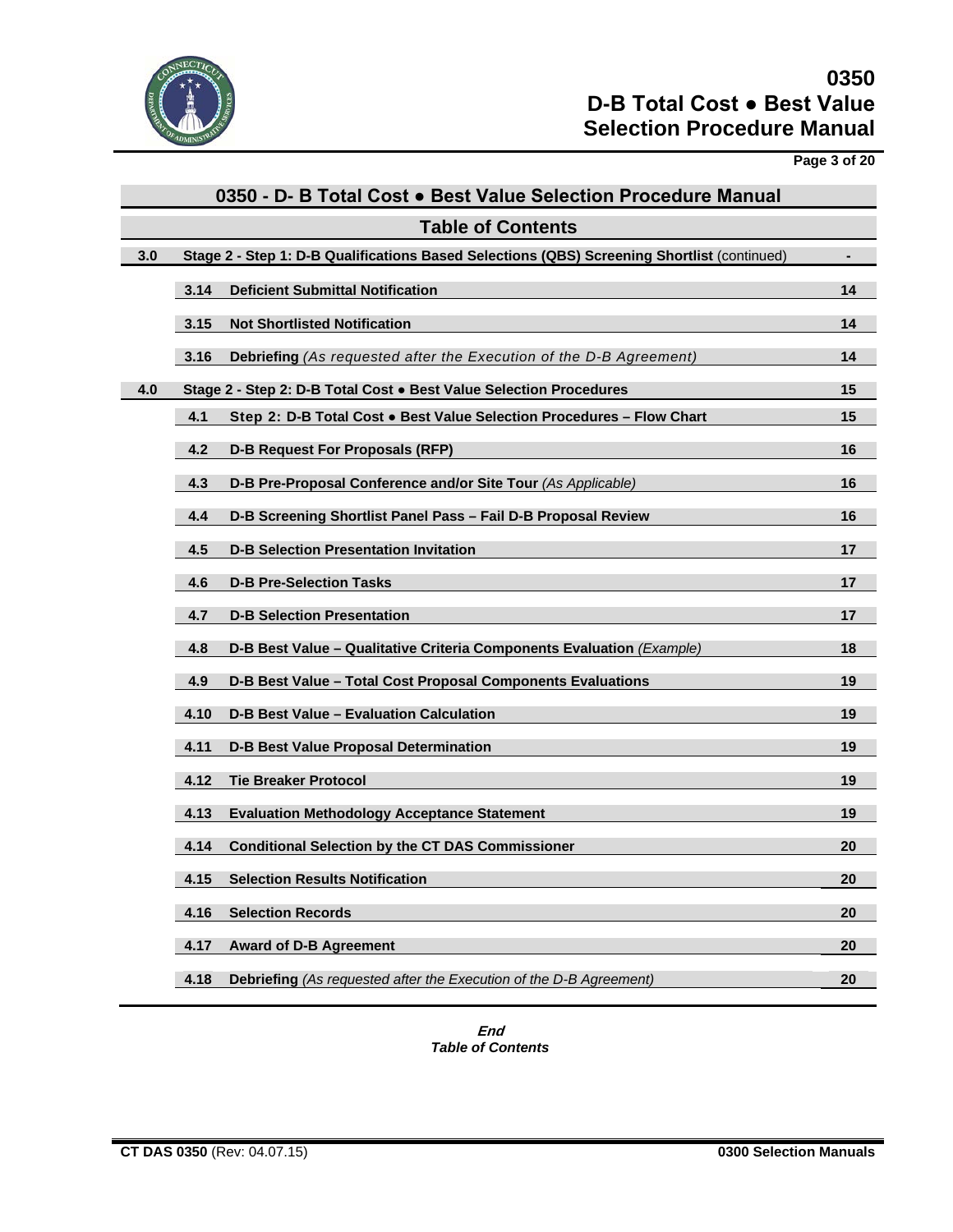

### **Page 4 of 20**

#### **1.0 Overview – Design-Build (D-B) Total Cost ● Best Value Based Selection Procedures:**

In accordance with the requirements Connecticut General Statutes (CGS) §4b-1 the Commissioner of the Connecticut Department of Administrative Services (CT DAS) shall be responsible for the administrative functions of construction and planning of most Capital Projects improvements undertaken by the state including the selection and contracting of consultant firms, and under the authority of the Division of Construction Services (DCS).

The "Design-Build (D-B) Total Cost ● Best Value Based Selection" procedure is utilized to Contract with Design-Builders to Design and Build **only** Major Capital Projects in which Total Design-Build Cost exceeds \$5,000,000.

#### **1.1 D-B Total Cost Basis Projects Parameters:**

In accordance with the requirements of CGS § 4b 24b and CGS 4b-100a the CT DAS Commissioner may designate projects to be accomplished on a **"Total Cost Basis"** that are within the following parameters:

#### **D-B Total Cost Basis Project Parameters:**

- New facilities to provide for the substantial space needs of a requesting user agency;
- The installation of mechanical or electrical equipment systems in existing state facilities;
- The demolition of any state facility that the commissioner is authorized to demolish under the general statutes.

#### **1.2 D-B Delivery Method Feasibility Criteria:**

When the Commissioner determines that the D-B Total Cost • Best Value Selection Procedure is appropriate for a specific project then the Commissioner shall use this method to select a D-B Team and award a D-B Agreement for projects with the following five (5) types of feasibility criteria:

#### **D-B Delivery Feasibility Criteria:**

- The project has a clearly defined scope, design basis, and performance requirements;
- The project is free from complicated issues such as utility conflicts, right-of-way acquisition, hazardous materials, wetland and environmental concerns, or other such issues;
- The project has room for innovation in the design and construction;
- The project is not an emergency project or a project that has overly tight time constraints;
- The project involves a significant design effort and the potential to save cost and time in the design.

#### **1.2.1 Commissioner Designation of a D-B Total Cost Project:**

If the Commissioner designates a project as a designated "Total Cost Basis" project, then the Commissioner may enter into a single contract with a private developer which may include such project elements as site acquisition, architectural design, and construction. The Commissioner shall determine, in writing, pursuant to regulations, that the use of the D-B Total Cost . Best Value Project Delivery Method is advantageous to the State.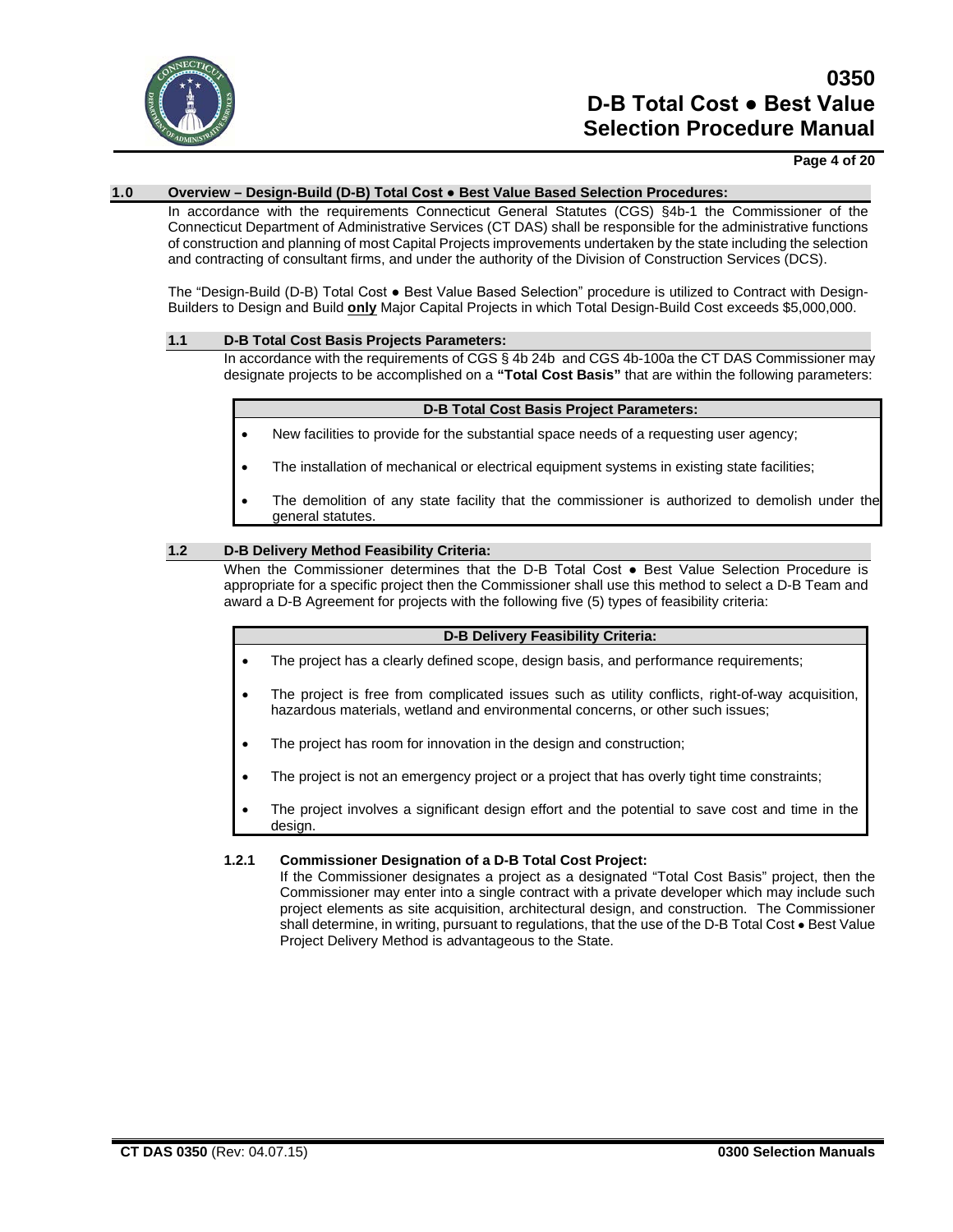

## **Page 5 of 20**

## **1.3 Summary of D-B Total Cost ● Best Value Selection:**

The **D-B Total Cost ● Best Value Based Selection** is a two stage procedure as follows:

| D-B Total Cost . Best Value Selection Summary Table: |                                                                                                                                                                              |  |  |
|------------------------------------------------------|------------------------------------------------------------------------------------------------------------------------------------------------------------------------------|--|--|
| Stage 1:                                             | Preparation of the D-B Request for Proposal (RFP):                                                                                                                           |  |  |
|                                                      | A D-B Criteria Architect (DBCA) is selected to prepare a D-B Request for Proposal (RFP)<br>that meets the goals, scope, and budget of the D-B Project.                       |  |  |
| Stage 2:                                             | <b>Competitive Sealed Proposals For Design-Build:</b>                                                                                                                        |  |  |
|                                                      | Competitive Sealed Proposals For Design-Build is a two (2) step Selection Procedure, as<br>follows:                                                                          |  |  |
|                                                      | Step 1: Qualifications Based D-B Screening Shortlist:                                                                                                                        |  |  |
|                                                      | A Qualifications Based D-B Shortlist Screening Procedure is utilized to shortlist prospective<br>Design-Build Teams to be invited to respond to a D-B Request for Proposals. |  |  |
|                                                      | Step 2: D-B Competitive Sealed Proposal Procedure:                                                                                                                           |  |  |
|                                                      | A D-B RFP and Competitive Sealed Proposal Submittal Procedure is utilized to select the                                                                                      |  |  |
|                                                      | Design-Builder with the "Best Value" Proposal to design and build the Facility.                                                                                              |  |  |

## **1.4 D-B Project Initiation Tasks:**

D-B Project Initiation Tasks for a Design-Build Project shall be as follows:

| <b>Task</b>      | <b>D-B Project Initiation Tasks</b>                                                                                                                                                                                                                                                                                                                                                                                                                                                                                                                                                                                                                                                                                                                                              |
|------------------|----------------------------------------------------------------------------------------------------------------------------------------------------------------------------------------------------------------------------------------------------------------------------------------------------------------------------------------------------------------------------------------------------------------------------------------------------------------------------------------------------------------------------------------------------------------------------------------------------------------------------------------------------------------------------------------------------------------------------------------------------------------------------------|
| 1.0              | User Agency Capital Project Initiation Request Review and Approval Process:                                                                                                                                                                                                                                                                                                                                                                                                                                                                                                                                                                                                                                                                                                      |
|                  | A User Agency shall submit the Capital Project Initiation Request (1105) with all of the<br>required supporting documentation, to the DCS Director of Project Management (DPM). For<br>assistance in completing the Budget information in the Capital Project Initiation Request see<br>the Capital Projects Budget Guidelines (0200). The DPM shall review the Request for<br>completeness and then submit it to the DCS Capital Project Review Unit (CPR Unit) for review<br>and approval. The User Agency's Capital Project Initiation Request review shall include but<br>not be limited, to the examination of the following items:<br>• D-B Project Feasibility Criteria<br>• Complexity;<br>• Schedule:<br>• Scope:<br>• Budget;<br>• Other Required Consultant Services. |
| 2.0              | <b>D-B Total Cost Basis Designation Recommendation:</b>                                                                                                                                                                                                                                                                                                                                                                                                                                                                                                                                                                                                                                                                                                                          |
|                  | If the CPR Unit review determines that the User Agency's Capital Project Initiation Request<br>is complete and accurate and is within the parameters of the Design-Build Project Delivery<br>Method, then a D-B "Total Cost Basis" designation recommendation shall be submitted to the<br>Commissioner. If the Capitol Project Initiation Request is not approved by CPR Unit then<br>it shall be returned to the User Agency with recommendations for resubmission.                                                                                                                                                                                                                                                                                                            |
| 3.0 <sub>2</sub> | <b>Project Management Staff Member Assignment:</b>                                                                                                                                                                                                                                                                                                                                                                                                                                                                                                                                                                                                                                                                                                                               |
|                  | After a Capitol Project Initiation Request is approved by the CPR Unit and the<br>Commissioner, a DCS Project Manager (PM) shall be assigned to manage the Project.                                                                                                                                                                                                                                                                                                                                                                                                                                                                                                                                                                                                              |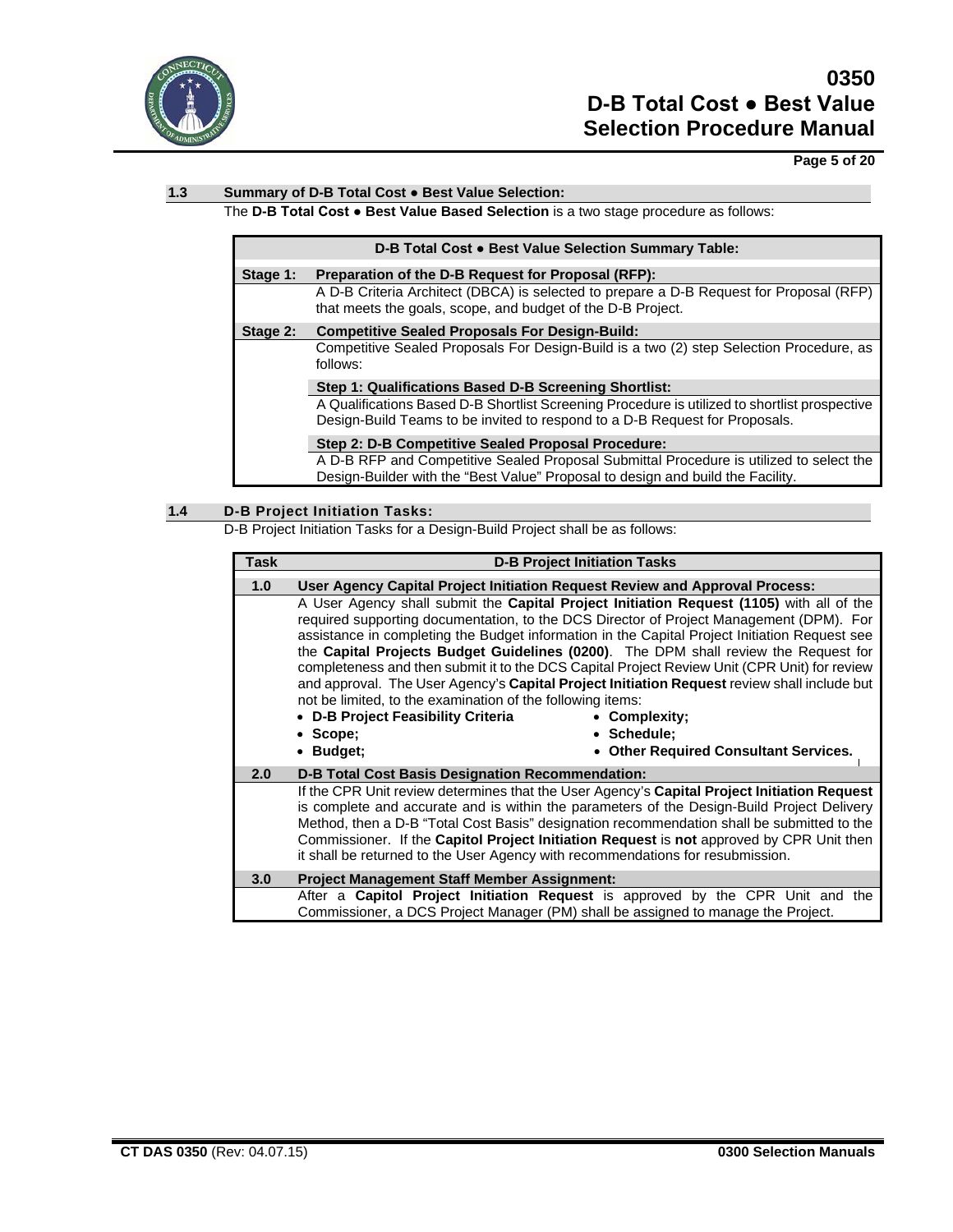

#### **Page 6 of 20**

### **2.0 Stage 1: D-B Criteria Architect (DBCA) and the D-B Request for Proposals (RFP):**

A D-B Criteria Architect (DBCA) is selected in accordance with the requirements of the **DCS Selection and Bidding Manual** and a Contract is awarded to a DBCA to prepare a D-B Request for Proposal (RFP) that meets the goals, scope, and budget of the D-B Project.

#### **IMPORTANT NOTE:**

*No members of the DBCA Team selected for this contract shall be allowed to contract for services with any Shortlisted D-B Proposer or their D-B Team Members for the duration of time necessary to execute a contract with the Final selected D-B Proposer AND no members of the DBCA Team selected for this contract shall be allowed to contract for services with the Final selected D-B Proposer or their D-B Team Members for the duration time necessary to complete this Project's Work.*

#### **2.1 DBCA Scope Meeting for Request for Qualifications (RFQ) Advertisement and Legal Notice:**

The DCS Project Manager shall conduct a D-B Scope Meeting with the User Agency to review project scope, cost, schedule, etc. to obtain critical project specific information for the preparation of the **Request for Qualifications (RFQ) Web Advertisement for Design-Build Criteria Architect (DCBA) Services (1500)** for the selection of a DBCA.

#### **2.2 Summary of DBCA Typical Scope of Services** *(Example):*

The DBCA designated Consultants services typically include, but are not be limited to, the following work:

## **2.2.1 Phase 1** - **Programming, D-B RFP, and Selection:**

Generally, the scope of the DBCA's services during this phase will require the prospective DBCA to engage the services of programmer with the knowledge, experience for this of specialized type of facility; for guidance and assistance in the preparation of the D-B Request for Proposals (RFP).

## **2.2.2 Phase 2 - Project Design:**

Generally, the scope of the DBCA's services during this phase will be to establish a schedule of milestones for the D-B Team submissions and to attend periodic design meetings during the D-B Design Development Phase to review the Design-Builder's design for conformance with the RFP.

## **2.2.3 Phase 3 – Construction Observation:**

Generally, the scope of the DBCA's services during this phase will be to provide construction observation services at the project site to observe the work in progress and report findings to DCS and the User Agency; review D-B submittals for conformance with the RFP; attend weekly job meetings for the duration of construction; and attend project closeout meetings to review punch list items for completion.

> **End Stage 1**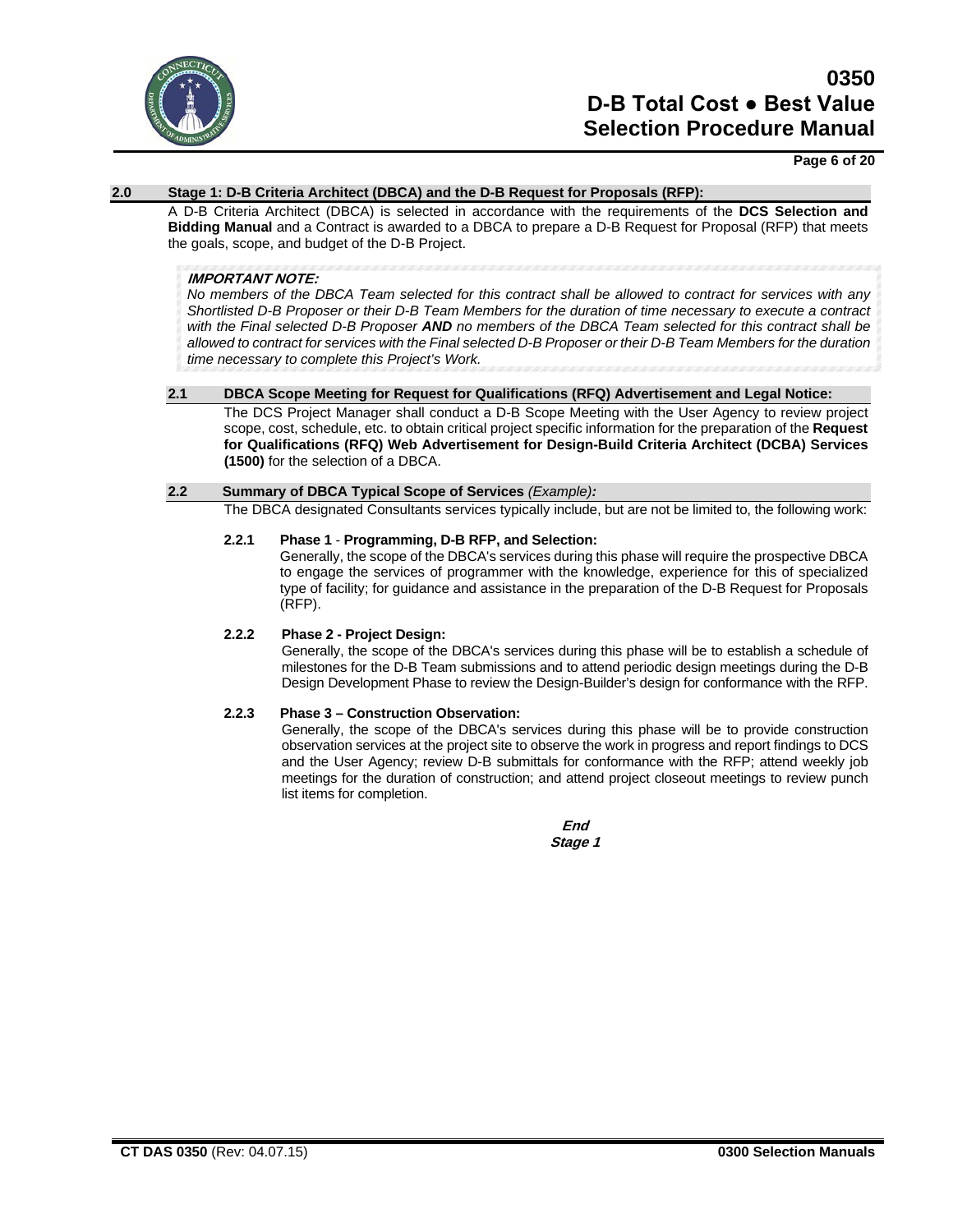

## **Page 7 of 20**

#### **3.0 Stage 2 - Step 1: D-B Qualifications Based Selections (QBS) Screening Shortlist:**

In accordance with the Project's scheduled D-B Request for Proposal completion date; the DCS Project Management Staff Member responsible for the project's management shall initiate Step 1, D-B Screening Shortlist as follows:

## **3.1 Step 1: D-B Screening Shortlist - Procedure Flow Chart:**

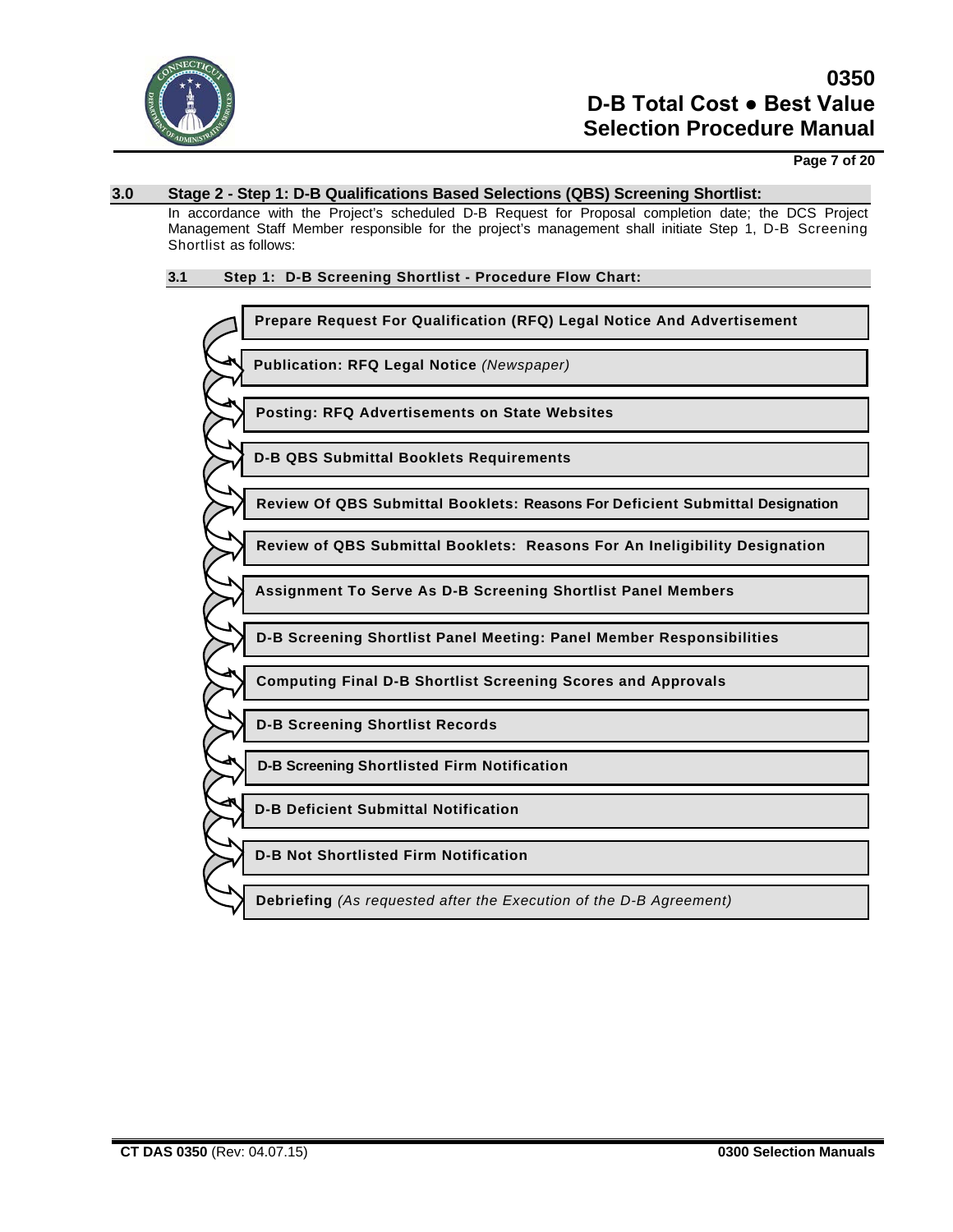

## **Page 8 of 20**

## **3.2 Preparing the D-B Request For Qualifications (RFQ) Web Advertisement And Legal Notice:**

| <b>Task</b> | RFQ Web Advertisement And Legal Notice Preparation Tasks                                                                                                                                                                                                                                                                                                                                                                                                                                                                                                                                                                                                          |
|-------------|-------------------------------------------------------------------------------------------------------------------------------------------------------------------------------------------------------------------------------------------------------------------------------------------------------------------------------------------------------------------------------------------------------------------------------------------------------------------------------------------------------------------------------------------------------------------------------------------------------------------------------------------------------------------|
| 1.0         | RFQ Scope Meeting For Preparation of the D-B Request For Qualifications:                                                                                                                                                                                                                                                                                                                                                                                                                                                                                                                                                                                          |
|             | The DCS Project Management (PM) staff member assigned to manage the project shall<br>conduct a D-B Planning Meeting with the User Agency to review critical project specific<br>information for the preparation of the RFQ Web Advertisement For D-B Services (1505) and<br>for the D-B Screening Shortlist of potential Design-Build Teams for the Project and determine<br>the following:<br>Make any adjustments to standard rating points for the D-B Shortlist Screening Criteria<br>1.1<br>within the allowable point range (see the D-B Shortlist Screening Point Tables below).<br>To identify all potential D-B Shortlist Screening Requirements.<br>1.2 |
|             | <b>IMPORTANT NOTE:</b><br>No Presentations are required in the D-B Screening Procedure.                                                                                                                                                                                                                                                                                                                                                                                                                                                                                                                                                                           |
| 2.0         | The DCS PM shall complete & submit the RFQ Web Advertisement For D-B Services (1505)<br>to their DCS ADPM for review and approval.                                                                                                                                                                                                                                                                                                                                                                                                                                                                                                                                |
| 3.0         | Upon approval by the DCS ADPM for the Project, the DCS PM shall submit the RFQ Web<br>Advertisement Transmittal for D-B Services To DCS QBS Unit (1501) along with the<br>approved RFQ Web Advertisement For D-B Services (1505) to the DCS Process<br>Management/QBS Unit by both hard copy (with signatures) and electronic copy for each<br>contract.                                                                                                                                                                                                                                                                                                          |
| 5.0         | The DCS Process Management/QBS Unit shall review the information on the completed and<br>approved RFQ Web Advertisement For D-B Services (1505) and transfer it into an RFQ<br><b>Composite Legal Notice (1202).</b>                                                                                                                                                                                                                                                                                                                                                                                                                                              |
| 6.0         | Upon inserting the above information, the DCS Process Management/QBS Unit shall then<br>transmit these documents via the RFQ Transmittal To Commissioner (1203) to the<br>Commissioner for a signature on the approval of RFQ Composite Legal Notice (1202).                                                                                                                                                                                                                                                                                                                                                                                                      |

#### *IMPORTANT NOTE:*

The DCS Process Management/QBS Unit shall verify that the content of the **RFQ Web Advertisement For D-B Services (1505)** conforms to the minimum content requirements. The DCS Process Management/QBS Unit will insert the advertisement date and due date. An RFQ Legal Notice transmitted to the Commissioner for his signature may be a composite summary of multiple projects.

#### **3.2.1 Standard Rating Points:**

The D-B Screening Criteria Categories have standard rating points (as indicated in the tables below) for all Qualifications Based Selections (QBS) D-B Screening Criteria Evaluations.

#### **3.2.2 Approved Adjusted Rating Points**:

The Standard Rating Points are allowed to be adjusted **only** if the Contract meets the following conditions:<br>1. This

- **.1** This Contract is for Design-Builder services of an unusual nature;
- **.2** Written permission has been received from the Assistant Director of Project Management (ADPM) for the project and the DCS Chief Engineer;
- **.3** The Approved Adjusted Rating Points are within the Allowable Point Range (as indicated in the tables below).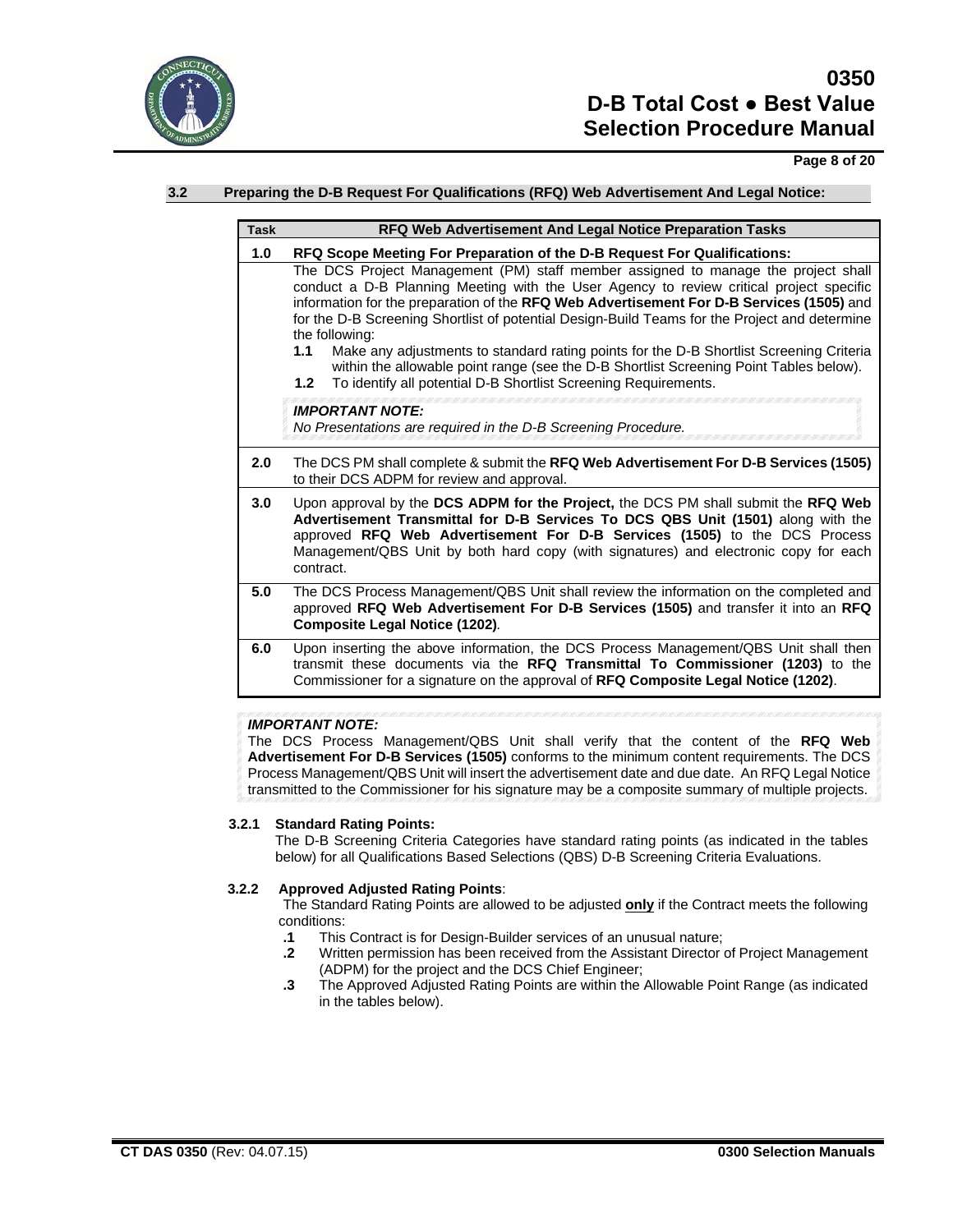

## **Page 9 of 20**

### **3.3 D-B Screening Shortlist Criteria Category Point Table:**

# **Example 3.3.1 D-B Screening Shortlist Criteria Category Table**

| <b>Criteria</b><br><b>Number</b> | <b>D-B Screening Shortlist Criteria Categories</b>                              | <b>Standard</b><br>Rating<br><b>Points</b> | Allowable<br><b>Point Range</b> | Approved<br><b>Adjusted</b><br><b>Rating Points</b> |
|----------------------------------|---------------------------------------------------------------------------------|--------------------------------------------|---------------------------------|-----------------------------------------------------|
|                                  | Experience with Work of Similar Size and Scope<br>as Required for this Contract | 35                                         | $35 - 45$                       |                                                     |
|                                  | Organizational / Team Structure                                                 | 30                                         | 25-35                           |                                                     |
|                                  | Past Performance Data                                                           | 20                                         | 20<br>(Not Adjustable)          | 20<br>(Not Adjustable)                              |
|                                  | <b>Partnering Experience</b>                                                    | 15                                         | $10 - 20$                       |                                                     |
|                                  | <b>Maximum Total Points per</b><br><b>Screening Shortlist Panel Member</b>      | 100                                        | 100                             | 100                                                 |

|  |  |  |  | Example 3.3.2  D-B Screening Shortlist Criteria Standard Point Value Calculations Table |  |
|--|--|--|--|-----------------------------------------------------------------------------------------|--|
|--|--|--|--|-----------------------------------------------------------------------------------------|--|

| Criteria      | <b>D-B Screening Shortlist Criteria Categories</b><br>(Standard Rating Points)  | <b>Standard Grade Point Values</b> |           |           |          |
|---------------|---------------------------------------------------------------------------------|------------------------------------|-----------|-----------|----------|
| <b>Number</b> |                                                                                 | $A = 100%$                         | $B = 80%$ | $C = 60%$ | $F = 0%$ |
|               | Experience with Work of Similar Size and Scope<br>as Required for this Contract | 35                                 | 28        | 21        |          |
| 2             | Organizational / Team Structure<br>for this Contract                            | 30                                 | 24        | 18        |          |
| 3             | Past Performance Data                                                           | 20                                 | 16        | 12        |          |
|               | <b>Partnering Experience</b>                                                    | 15                                 | 12        | 9         |          |

## **NOTE:**

A DCS PM shall utilize the **RFQ Web Advertisement Transmittal for D-B Services To DCS QBS Unit (1501)** to seek approval for the adjustment of the Standard Rating Points in the D-B Screening Criteria Point Table for a specific Contract. The Standard Rating Points are adjustable within the Allowable Point Range, but the adjustment of the Standard Rating Point weight for the Consultant's Past Performance Data is **not adjustable**.

#### **3.4 Publication: RFQ Legal Notice** *(Newspaper)***:**

The **RFQ Composite Legal Notice (1202)** contains a statement that all **QBS Submittal Booklets** and all required supplements, attachments, etc. must be submitted at the designated location by the deadline for submitting an offer and shall be reviewed by the DCS Process Management/QBS Unit for compliance. Any of the Design Builder's QBS Submittal Booklets and QBS submittal material such as required supplements, attachments, etc. received after the scheduled deadline may result in the Design Builder's submittals being deemed deficient for this contract and their QBS submittal material may not be considered for this contract and may be returned to the Design-Builder. The Design-Builder shall receive a **QBS Deficient Submittal Letter for D-B Services (1521)**.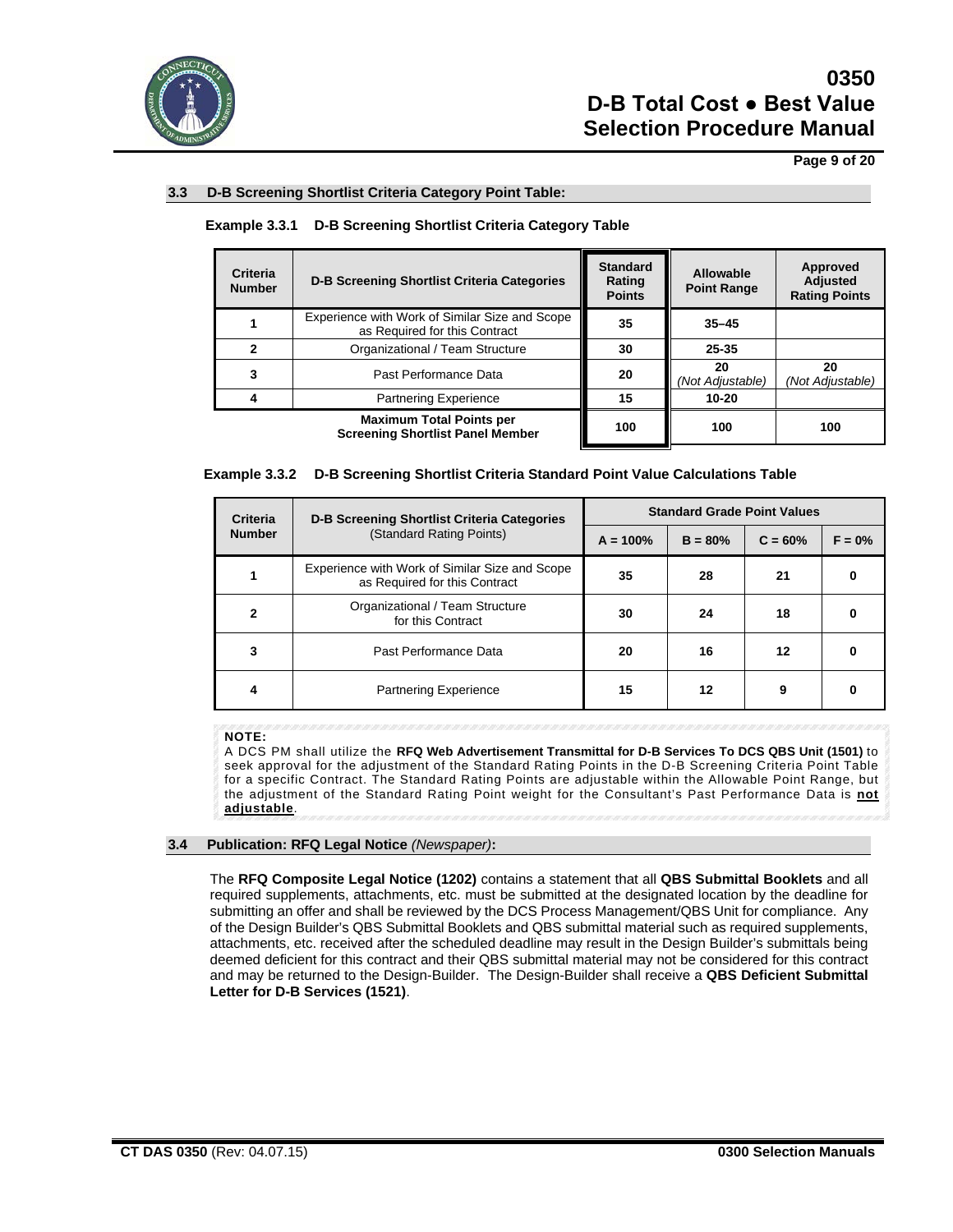

### **Page 10 of 20**

#### **Legal Notice (Newspaper) Statutory Requirements**

*In accordance with CSG § 4b-24 (4): "The commissioner may designate projects to be accomplished on a total cost basis for (A) new facilities to provide for the substantial space needs of a requesting agency, (B) the installation of mechanical or electrical equipment systems in existing state facilities, or (C) the demolition of any state facility that the commissioner is authorized to demolish under the general statutes. If the commissioner designates a project as a designated total cost basis project, the commissioner may enter into a single contract with a private developer which may include such project elements as site acquisition, architectural design and construction. The commissioner shall select a private developer from among the developers who are selected and recommended by the award panels established in this subdivision. All contracts for such designated projects shall be based on competitive proposals received by the commissioner, who shall give notice of such project, and specifications for the project, by advertising, at least once, in a newspaper having a substantial circulation in the area in which such project is to be located."*

#### **3.5 Posting: RFQ Advertisements On State Websites:**

In accordance with the DCS **RFQ Advertising Publication Standards (1205)**, the **RFQ Web Advertisement For D-B Services (1505)** shall be posted on the Connecticut Department of Administrative Services (CT DAS) "State Contracting Portal" website. The CT DAS Website shall act as the single electronic portal for purposes of posting all contracting opportunities with state agencies in the executive branch and all higher education agencies and institutions. The **RFQ Web Advertisement For D-B Services (1505)** also shall be posted on the DCS Website. The **RFQ Web Advertisement For D-B Services (1505)** shall contain more detailed project information than the **RFQ Composite Legal Notice (1202)** and shall provide interested parties with a link to the legal submittal requirements and instructions and to obtain the requisite forms, including the affidavit forms.

| <b>State Advertisement Websites</b>               |                        |  |
|---------------------------------------------------|------------------------|--|
| <b>CT DAS Website:</b> (State Contracting Portal) | http://das.ct.gov/     |  |
| <b>DCS Website:</b>                               | http://www.ct.gov/dcs/ |  |
|                                                   |                        |  |

#### **3.6 QBS Submittal Booklets and QBS Supplemental Submittal Booklets For D-B Services:**

Prospective Design-Builders shall send their all of their QBS Submittal Booklets to the DCS Process Management/QBS Unit as specified in the **RFQ Web Advertisement For D-B Services (1505)**, **QBS Submittal Booklet Requirements (1212)***,* and **QBS Supplement Submittal Booklet Requirements for D-B Services (1512)***.* All QBS Submittal Booklets shall include, but not be limited to, the following: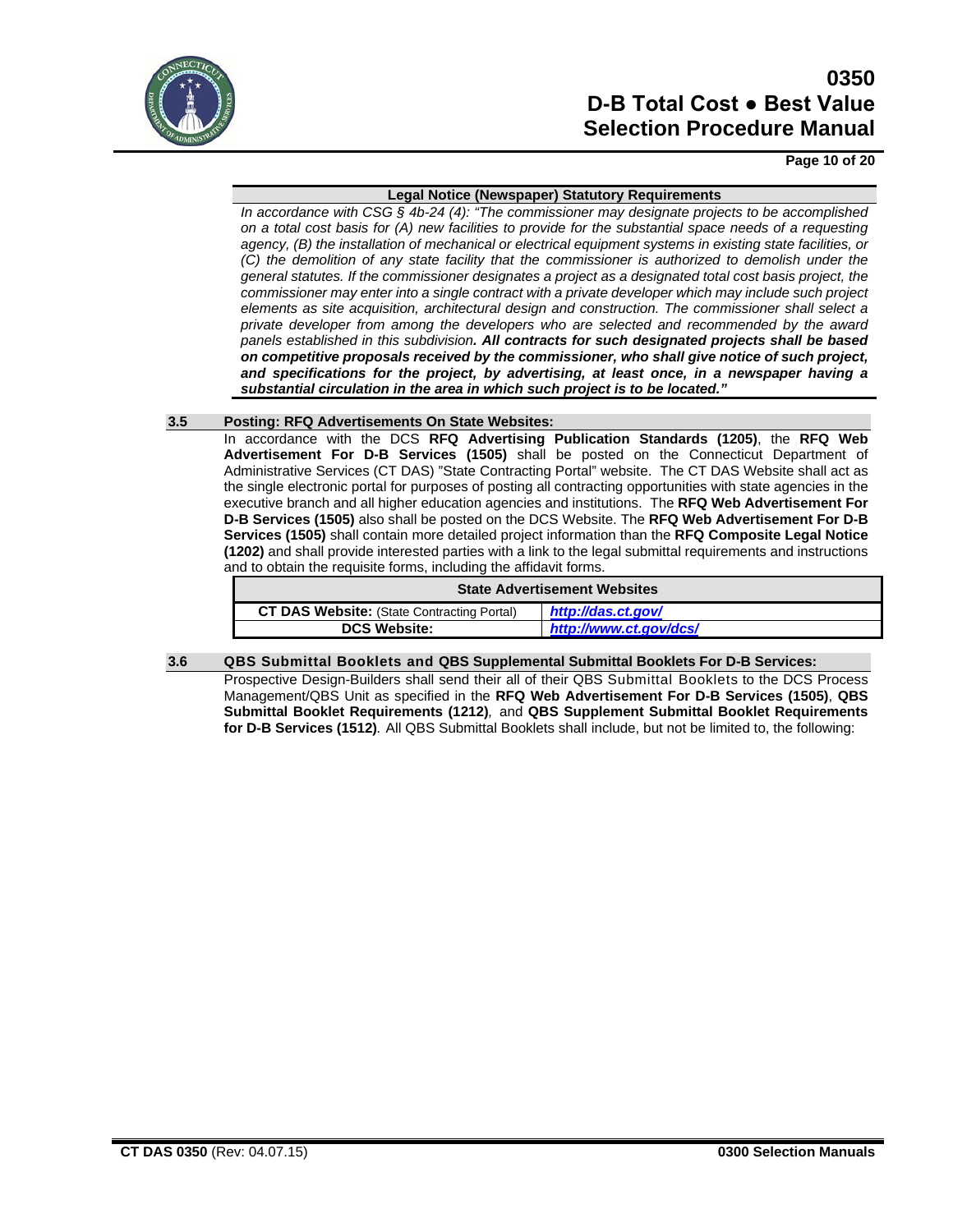

## **Page 11 of 20**

### **3.6.1 QBS Submittal Booklet Requirements:**

The following shall be completed by the D-B Team, CT Licensed Architect and Engineer Consultant Members:

|              | The QBS Submittal Booklets (1212) Must Be Completed By The Proposed<br><b>Connecticut-Licensed Architect and Engineer Consultants Design-Build Team</b><br>Members. |                                                          |  |  |
|--------------|---------------------------------------------------------------------------------------------------------------------------------------------------------------------|----------------------------------------------------------|--|--|
| Div.         | <b>Division Title</b>                                                                                                                                               | <b>Document Name</b>                                     |  |  |
|              | <b>Table of Contents</b>                                                                                                                                            |                                                          |  |  |
| $\mathbf{2}$ | Letter of Interest                                                                                                                                                  |                                                          |  |  |
| 3            | <b>QBS Email Registration</b>                                                                                                                                       | <b>QBS Email Registration for D-B</b><br>Services (1511) |  |  |
| 4            | <b>Credentials and Insurance Requirements</b>                                                                                                                       |                                                          |  |  |
| 5            | Affidavits and Certifications Requirements                                                                                                                          |                                                          |  |  |
| 6            | Additional Criteria Considerations & MBE<br>Certification                                                                                                           |                                                          |  |  |
|              | CT 330 Part I                                                                                                                                                       | <b>QBS - CT330 Part I (1213)</b>                         |  |  |
| 8            | CT 330 Part II                                                                                                                                                      | <b>QBS - CT330 Part II (1214)</b>                        |  |  |

#### **3.6.2 QBS Supplemental Submittal Booklet Requirements For D-B Services:**

The following shall be completed by the Design-Builder and their D-B Team CT Licensed Architect and Engineer Consultant Members.

| <b>QBS Supplemental Submittal Booklets For D-B Services (1512)</b><br>Must Be Completed By All Of The proposed Design-Build Team Members. |                                                                     |                                                          |  |  |
|-------------------------------------------------------------------------------------------------------------------------------------------|---------------------------------------------------------------------|----------------------------------------------------------|--|--|
| Div.                                                                                                                                      | <b>Division Title</b>                                               | <b>Document Name</b>                                     |  |  |
| 9                                                                                                                                         | Table of Contents                                                   |                                                          |  |  |
| 10                                                                                                                                        | QBS Email Registration for D-B<br><b>Services</b>                   | <b>QBS Email Registration for D-B</b><br>Services (1511) |  |  |
| 11                                                                                                                                        | CT DAS Pre-qualification Certificate and<br><b>Update Statement</b> |                                                          |  |  |
| 12                                                                                                                                        | <b>QBS D-B Questionnaires Instructions</b>                          |                                                          |  |  |
| 13                                                                                                                                        | <b>QBS D-B "Team" Questionnaire</b>                                 | <b>QBS D-B "Team" Questionnaire</b><br>(1513)            |  |  |
| 14                                                                                                                                        | <b>QBS D-B "Designer" Questionnaire</b>                             | <b>QBS D-B "Designer" Questionnaire</b><br>(1514)        |  |  |
| 15                                                                                                                                        | <b>QBS D-B "Builder" Questionnaire</b>                              | <b>QBS D-B "Builder" Questionnaire</b><br>(1515)         |  |  |

Each Design-Builder **must** comply with all submittal requirements, as described in the **RFQ Web Advertisement For D-B Services (1505)** and all supplements, attachments as required by the **QBS Submittal Booklets (1212)** and the **QBS Supplemental Submittal Booklets For D-B Services (1512)**. All submittals will be tracked and stored in a central location at DCS.

#### **3.7 Review of the QBS Submittal Booklets and QBS Supplemental Submittal Booklets For D-B Services: Reasons For A Deficient Submittal Designation:**

All QBS Submittal Booklets, QBS Supplemental Submittal Booklets For D-B Services, and all QBS submittal material such as required supplements, attachments, etc shall be reviewed by the DCS QBS Unit staff for compliance*.* Any Firm's QBS Submittal Booklets, QBS Supplemental Submittal Booklets For D-B Services, and QBS submittal material such as required supplements, attachments, etc. received after the scheduled deadline may result in the Firm's submittal being deemed deficient for this contract and their QBS submittal material may be not be considered for this contract and may be returned to the Firm. The Firm shall receive a **QBS Deficient Submittal Letter for D-B Services (1521)**. The Commissioner reserves the right to waive and/or require correction of minor deficiencies.

**NOTE:**

All QBS Submittal Booklets, QBS Supplemental Submittal Booklets For D-B Services, and all QBS submittal material such as required supplements, attachments, etc can be found deficient at any point during the QBS procedure.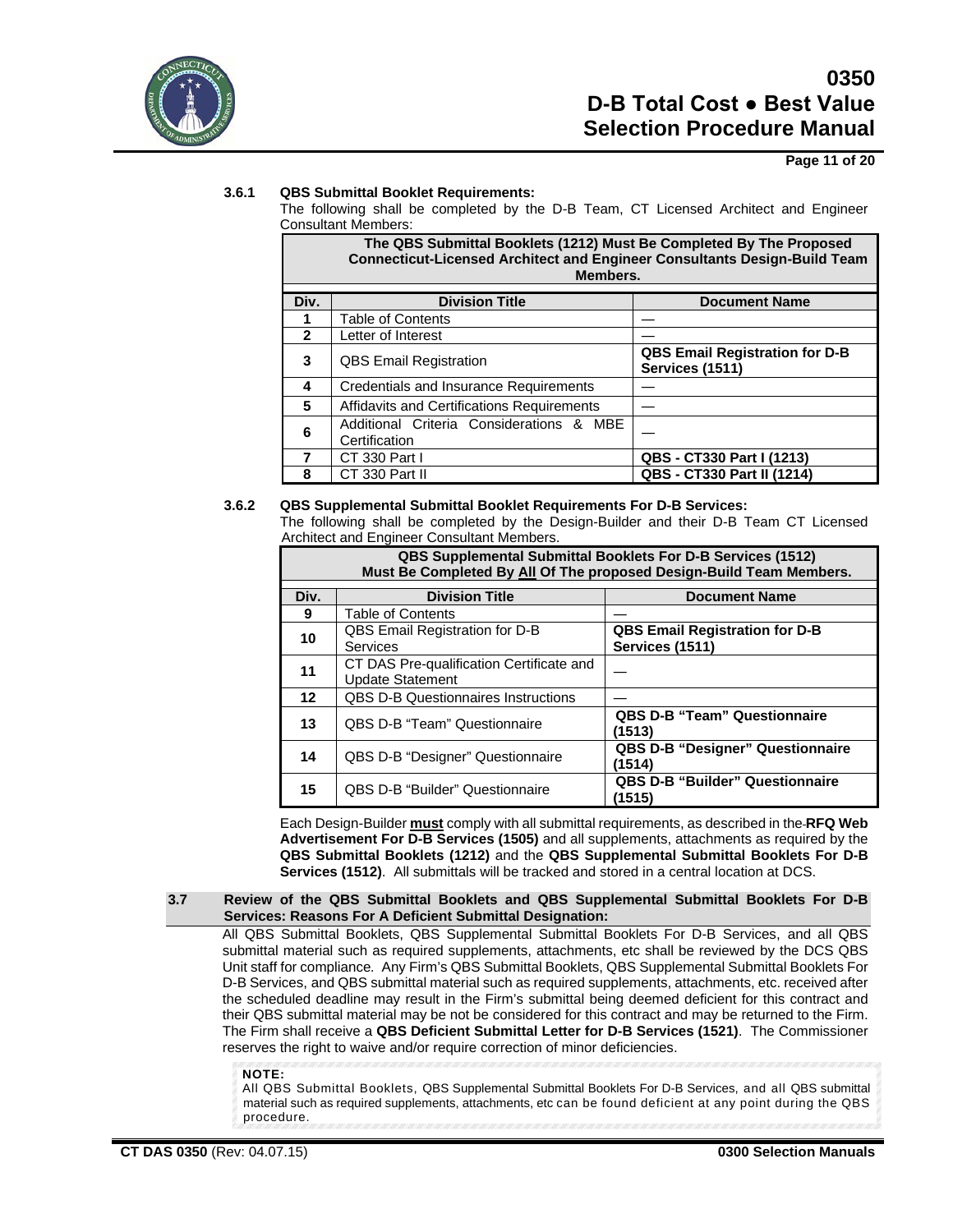

**Page 12 of 20**

### **3.8 Review of the QBS Submittal Booklets and QBS Supplemental Submittal Booklets For D-B Services: Reasons For An Ineligibility Designation:**

The reasons a Design-Builder may be deemed ineligible for a specific project include, but are not limited to, the following.

**Reasons For An Ineligibility Designation**

Affidavits and certifications not submitted or correctly completed as per the Website Ad instructions.

Design-Builder Team Members are not properly licensed in the State.

Design-Builder Team Members have been disqualified.

#### If a Design-Builder team is deemed ineligible it shall receive a **QBS Not Eligible Letter for D-B Services (1522)**.

**Note** 

A Design-Builder team can be found not eligible at any point during the Screening Shortlist Procedure.

#### **3.9 Assignment To Serve As A Screening Shortlist Panel Member or Selection Panel Member for D-B Services:**

In accordance with the requirements of the **"State of Connecticut Regulation of Department of Administrative Services Concerning Selection Panels For Design-Build Teams and Special Legislation Contractors"** DCS shall create two (2) construction service award panels that shall be structured as required by CGS§ 4b-100a. Each construction service award panel shall have different panel members and shall consist of following:

#### **3.9.1 Construction Service Award Panels:**

- **.1 Screening Shortlist Panel for D-B Services**;
- **.2 Selection Panel for D-B Services**.
- **3.9.2 Screening Shortlist Panel Members and Selection Panel Members for D-B Services:**

Each Panel shall consist of five (5) members: three (3) members shall be appointed by the Commissioner of Administrative Services, shall be current employees of the Department Administrative Services and shall serve only for deliberations involving the project for which such members are appointed. Two (2) members shall be appointed by the department head of the user agency.

#### **3.10 Screening Shortlist Panel Meeting for D-B Services: Panel Members Responsibilities:**

No later than six (6) weeks after the deadline for the **RFQ Web Advertisement For D-B Services** submission, unless extended in writing by the Commissioner, each **Screening Shortlist Panel Member for D-B Services** shall evaluate all **QBS Submittal Booklets (1212)** and **QBS Supplemental Submittal Booklets For D-B Services 1512)** for completeness and shall Shortlist no more than three (3) highest rated D-B Proposers to submit a Request for Proposal (RFP) for Design-Build Services for a specific project and attend an Selection Presentation.

**3.10.1 Screening Shortlist Panelist Notification for D-B Services (1528):**

Each Screening Shortlist Panel Member for D-B Services shall receive a **Screening Shortlist Panelist Notification for D-B Services (1528).**The DCS Screening Shortlist Panel Chair for D-B Services shall be the first DCS PM assigned to the Screening Shortlist Panel for D-B Services via the random Selection Procedure by the DCS Process Management/QBS Unit (or his/her substitute).

#### **3.10.2 Mandatory Screening Shortlist Panel Meeting for D-B Services:**

There will be a mandatory Screening Shortlist Panel Meeting for D-B Services for all Screening Shortlist Panel Members for D-B Services that will be coordinated and facilitated by the Screening Shortlist Panel Chair for D-B Services.

#### **NOTES:**

- The DCS PM will only serve as a facilitator for **Task #1** of the QBS Screening Shortlist Panel Meeting for D-B Services, but is not a voting member.
- The PM must leave the Screening Shortlist Panel Meeting for D-B Services at the conclusion of **Task # 1.**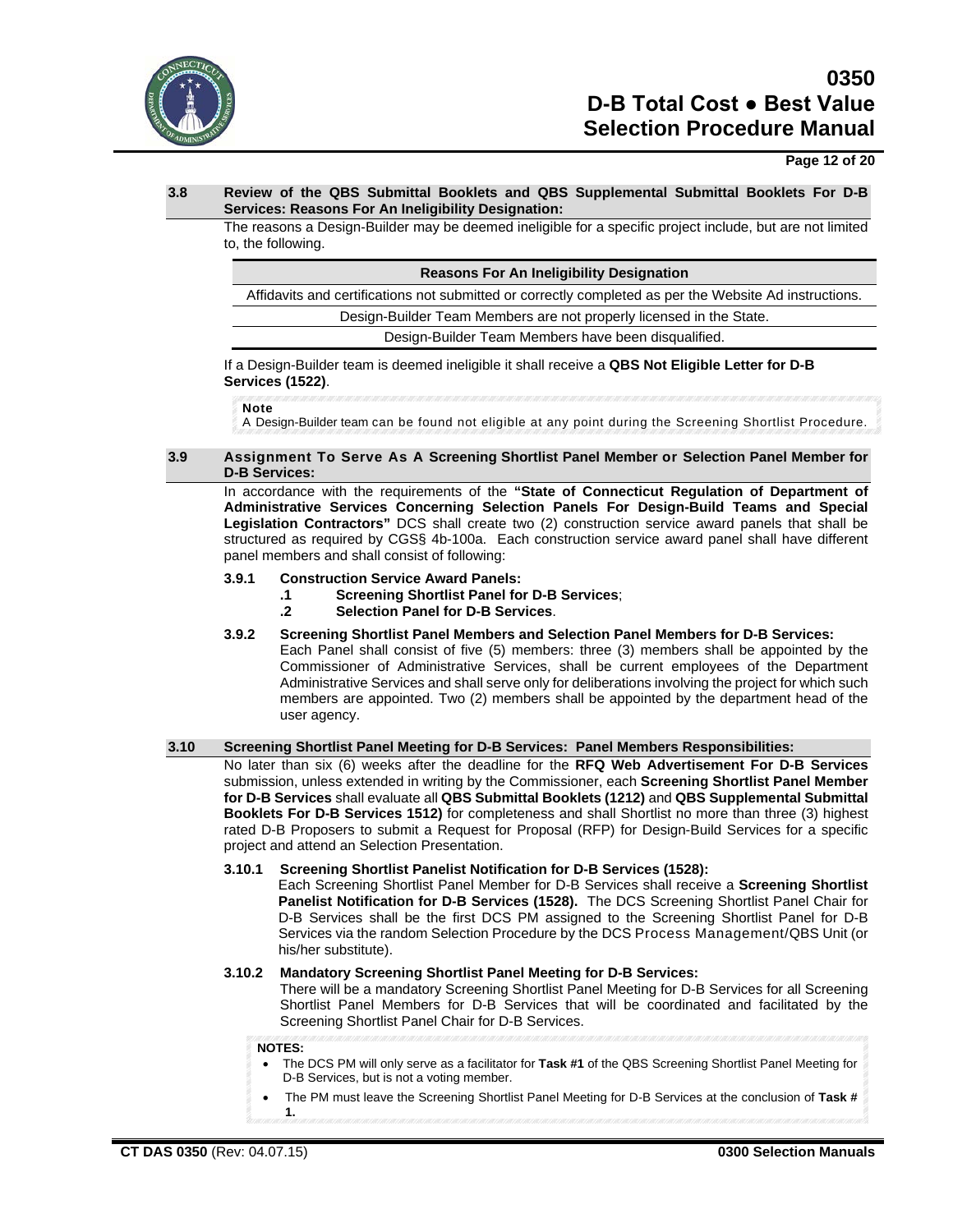

## **Page 13 of 20**

## **3.10.3 Screening Shortlist Panel for D-B Services Tasks:**

At this mandatory meeting the Screening Shortlist Panel Members for D-B Services shall have the responsibility to accomplish the following tasks: the responsibility to accomplish the following tasks:

|                                                                                                                                                                                                                      | e responsibility to accomplish the following tasks:                                                                                                                                                                                                                                                                                                                                                                                                                                                                                                                                                                                                                                                                                                                                                                                                                                                                                                                                                                                                                                                                                                                 |  |  |
|----------------------------------------------------------------------------------------------------------------------------------------------------------------------------------------------------------------------|---------------------------------------------------------------------------------------------------------------------------------------------------------------------------------------------------------------------------------------------------------------------------------------------------------------------------------------------------------------------------------------------------------------------------------------------------------------------------------------------------------------------------------------------------------------------------------------------------------------------------------------------------------------------------------------------------------------------------------------------------------------------------------------------------------------------------------------------------------------------------------------------------------------------------------------------------------------------------------------------------------------------------------------------------------------------------------------------------------------------------------------------------------------------|--|--|
|                                                                                                                                                                                                                      | Task 1: Receive Overview Of The following:                                                                                                                                                                                                                                                                                                                                                                                                                                                                                                                                                                                                                                                                                                                                                                                                                                                                                                                                                                                                                                                                                                                          |  |  |
| 1.0                                                                                                                                                                                                                  | Project Specific Information (Overview by the PM and User Agency Representative)                                                                                                                                                                                                                                                                                                                                                                                                                                                                                                                                                                                                                                                                                                                                                                                                                                                                                                                                                                                                                                                                                    |  |  |
| 2.0                                                                                                                                                                                                                  | Any Unique Or Technical Issues (Overview by the PM and/or Applicable Expert)                                                                                                                                                                                                                                                                                                                                                                                                                                                                                                                                                                                                                                                                                                                                                                                                                                                                                                                                                                                                                                                                                        |  |  |
| 3.0                                                                                                                                                                                                                  | Screening Shortlist Panel Member Rating Sheet Guidelines for D-B Services<br>(1535.1) (Overview by a DCS Process Management/QBS Unit Staff)                                                                                                                                                                                                                                                                                                                                                                                                                                                                                                                                                                                                                                                                                                                                                                                                                                                                                                                                                                                                                         |  |  |
|                                                                                                                                                                                                                      | <b>Task 2: Review The Following Screening Documents:</b>                                                                                                                                                                                                                                                                                                                                                                                                                                                                                                                                                                                                                                                                                                                                                                                                                                                                                                                                                                                                                                                                                                            |  |  |
| 1.0                                                                                                                                                                                                                  | RFQ Web Advertisement For D-B Services (1505);                                                                                                                                                                                                                                                                                                                                                                                                                                                                                                                                                                                                                                                                                                                                                                                                                                                                                                                                                                                                                                                                                                                      |  |  |
| 2.0                                                                                                                                                                                                                  | Past Performance Data as follows:<br>QBS Submittal Booklet, CT330 Part 1, Section F: Example Projects Which Best<br>2.1<br>Illustrate Proposed Team's Qualifications, Items 20 through 24 - Projects relevant<br>to this Contract in Scope, Size, Cost, etc.<br>QBS Submittal Booklet, CT330 Part 1, Section H, Item 31 - Probity Questions.<br>$2.2^{\circ}$<br>2.3<br>QBS Submittal Booklet, CT330 Part 1, Section H, Item 33. Chronological List of<br>the Ten Most Recent Completed Contracts.<br>2.4<br>QBS Supplemental Submittal Booklet For D-B Services, Division 13 - D-B<br>QBS Team Questionnaire.<br>2.5<br>QBS Supplemental Submittal Booklet For D-B Services, Division 14 - D-B<br>QBS Designer Questionnaire.<br>QBS Supplemental Submittal Booklet For D-B Services, Division 15 - D-B<br>$2.6\,$<br><b>QBS Builder Questionnaire.</b><br><b>NOTES:</b><br>A DCS Process Management/QBS Unit Staff Member shall be available during the<br>Mandatory Screening Shortlist Panel Meeting to answer questions about the D-B<br>Screening Shortlist Procedures.<br>The above screening documents shall be made available to Screening Shortlist Panel |  |  |
|                                                                                                                                                                                                                      | Members for review prior to Screening Shortlist Rating Due Date.                                                                                                                                                                                                                                                                                                                                                                                                                                                                                                                                                                                                                                                                                                                                                                                                                                                                                                                                                                                                                                                                                                    |  |  |
|                                                                                                                                                                                                                      | <b>Task 3: Evaluate/Rate All Submittals:</b>                                                                                                                                                                                                                                                                                                                                                                                                                                                                                                                                                                                                                                                                                                                                                                                                                                                                                                                                                                                                                                                                                                                        |  |  |
|                                                                                                                                                                                                                      | Utilize the Screening Shortlist Panel Member Rating Sheet for D-B Services (1535)and the<br>Screening Shortlist Panel Member Rating Sheet Guidelines for D-B Services (1535.1) to<br>rate all submittals using the following Screening Shortlist Criteria:<br>Experience with Work of Similar Size and Scope as Required for this Contract<br>Organizational / Team Structure<br>Past Performance Data<br><b>Partnering Experience</b><br><b>NOTES:</b><br>Screening Shortlist Panel Members for D-B Services must rate the submittal                                                                                                                                                                                                                                                                                                                                                                                                                                                                                                                                                                                                                               |  |  |
| qualifications of each individual firm against the screening guideline rating criteria<br>(point values modified as applicable).<br>Screening Shortlist Panel Members for D-B Services must not rate individual<br>٠ |                                                                                                                                                                                                                                                                                                                                                                                                                                                                                                                                                                                                                                                                                                                                                                                                                                                                                                                                                                                                                                                                                                                                                                     |  |  |
|                                                                                                                                                                                                                      | submittal qualifications in comparison to each other.                                                                                                                                                                                                                                                                                                                                                                                                                                                                                                                                                                                                                                                                                                                                                                                                                                                                                                                                                                                                                                                                                                               |  |  |
|                                                                                                                                                                                                                      | Task 4: Collection of Screening Shortlist Panel Member Rating Sheets:                                                                                                                                                                                                                                                                                                                                                                                                                                                                                                                                                                                                                                                                                                                                                                                                                                                                                                                                                                                                                                                                                               |  |  |
|                                                                                                                                                                                                                      | The Screening Shortlist Panel Chair for Design-Build Services shall collect each Screening<br>Shortlist Panel Member Rating Sheet for D-B Services (1535) from each panel member for                                                                                                                                                                                                                                                                                                                                                                                                                                                                                                                                                                                                                                                                                                                                                                                                                                                                                                                                                                                |  |  |

computation by the DCS Process Management/QBS Unit.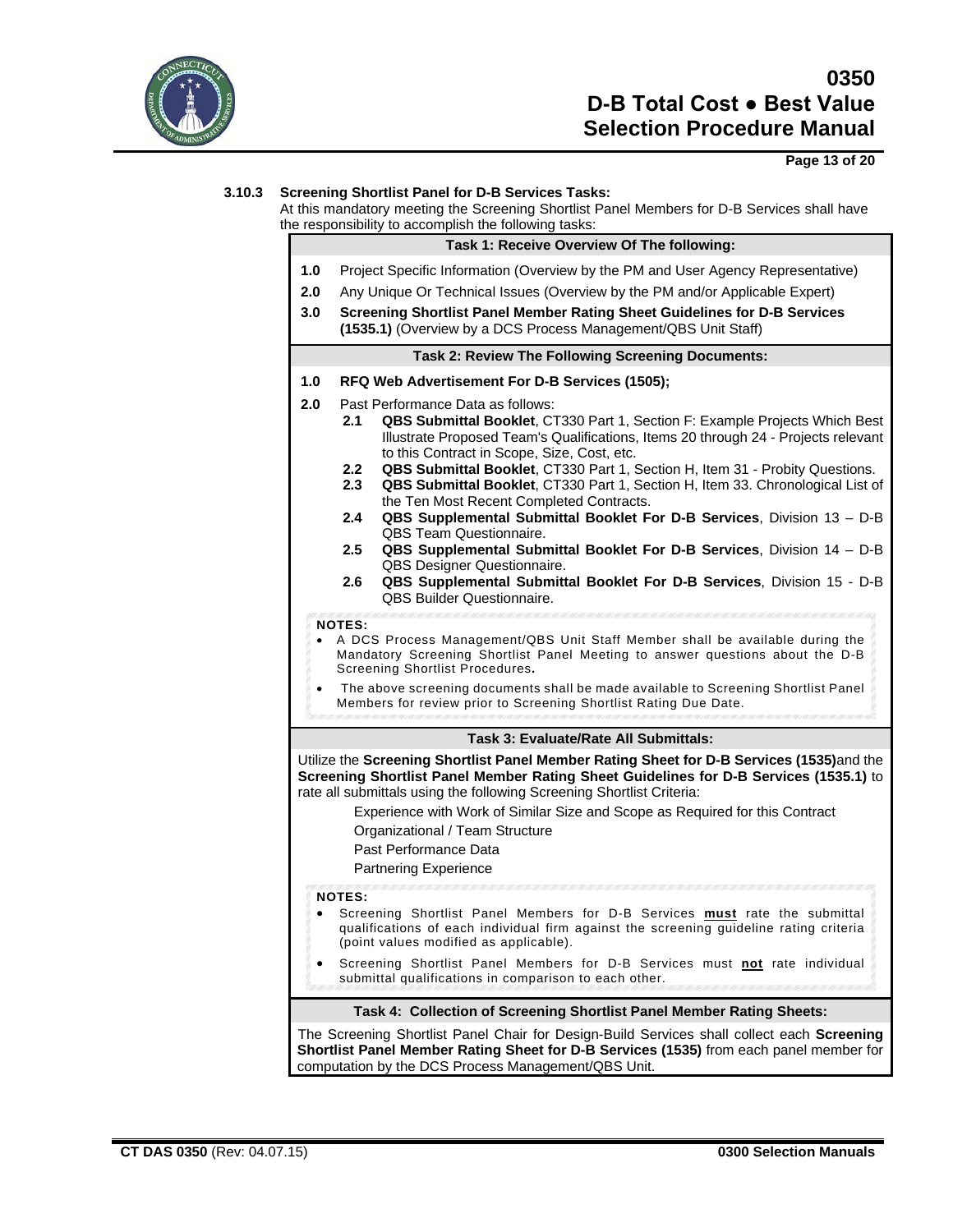

### **Page 14 of 20**

### **3.11 Computing Final D-B Screening Shortlist Scores and Approval:**

#### **Task 1 - Compute The Final Scores:**

A member of the DCS Process Management/QBS Unit staff shall compute the final scores of each Design-Build Team.

#### **Task 2 - Computation Verification:**

Another member of the DCS Process Management/QBS Unit staff, not involved in the original screening computation, shall independently check the original screening computation for accuracy. The completed *Screening Ratings Calculation Spreadsheet for D-B Services (1538) shall* be signed by both DCS Process Management/QBS Unit staff members.

#### **3.12 Summary of Results and Approval:**

Prior to notification to all Design-Build Teams, the DCS Process Management/QBS Unit will prepare a list for the CT DAS Commissioner of Design-Build Teams that the Screening Shortlist Panel for D-B Services recommends for shortlist. The shortlist must be submitted to the CT DAS Commissioner for approval using the **Screening Approval Memorandum for D-B Services (1539)**.

**3.12.1 Number of D-B Teams Recommended for Shortlist:** No more than three (3) Design-Build Teams will be recommended for the Screening Shortlist for D-B Services to be invited to participate in Step 2 - D-B Competitive Sealed Proposal Procedure unless the recommendation is accompanied by a written justification from the DCS Process Management/QBS Unit, and approved by the CT DAS Commissioner.

#### **3.13 Screening Shortlist Records:**

Securely bound copies of all QBS Submittal Booklets reviewed by the Screening Shortlist Panel for D-B Services shall be returned to DCS Process Management/QBS Unit. All documents and the **Selection Records Checklist (1298)** will be filed with the DCS Process Management/QBS Unit.

#### **NOTE:**

The three (3) ring binder copy of QBS Submittal Booklet(s) shall be forwarded to the assigned DCS Project Management staff member assigned to manage the project and filed with the Team file.

Completed Consultant **Screening Phone Reference Documentation for D-B Services (1532)** will be filed in the DCS Process Management/QBS Unit and in the Consultant's evaluation folder (in DCS Process Management/QBS Unit).

All rating information shall be treated as confidential and is not releasable until final contract signing and approval by the Office of the Attorney General. Upon execution of the contract, other Design-Build Teams may request a copy of the **Screening Shortlist Panel Member Rating Sheet for D-B Services (1535)** from the DCS Process Management/QBS Unit.

#### **3.14 Deficient Submittal Notification:**

The DCS Process Management/QBS Unit shall send a **QBS Deficient Submittal Letter for D-B Services (1521)** (mail, fax or email) to Design-Build Teams containing the reason(s) why their submittal was deemed deficient.

#### **3.15 Not Shortlisted Notification:**

The DCS Process Management/QBS Unit shall send **QBS Not Shortlisted Notification for D-B Services (1540)** (mail, fax or email) to Design-Build Teams notifying them that they have not been shortlisted for this Contract. The letter shall offer the Design-Build Team an opportunity for a debriefing once the final contract is negotiated and signed.

#### **3.16 Debriefing** (As requested after the Execution of the D-B Agreement)**:**

All D-B Teams not Shortlisted that wish to obtain feedback on their initial QBS Submittal Booklets, or their for this Contract may the DCS Process Management/QBS Unit and arrange for a debriefing with D-B Teams who were not shortlisted.

**NOTE:** No Debriefings shall occur prior to the execution and signing of the D-B Agreement for this Project.

**End Stage 2 -** *Step 1*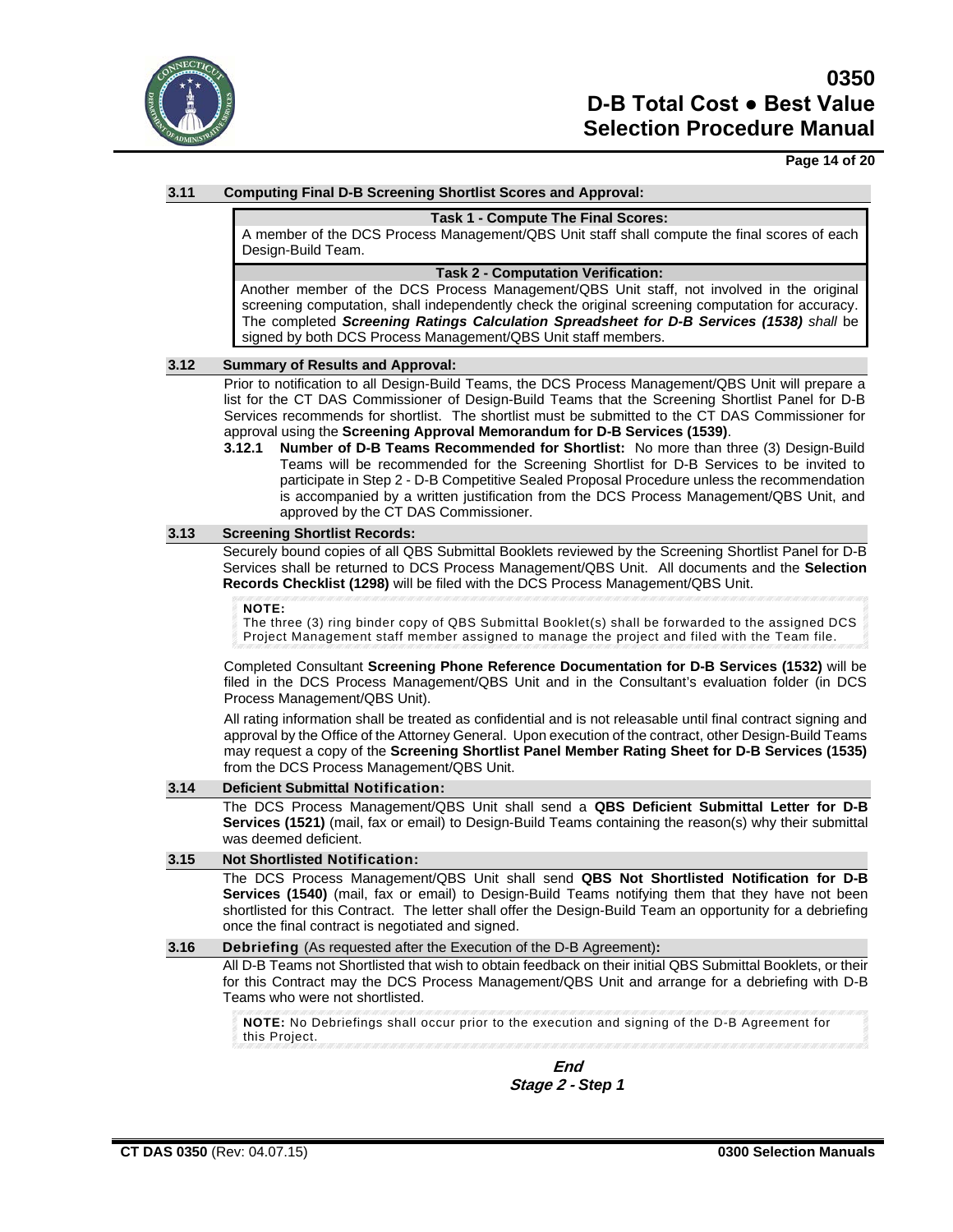

## **Page 15 of 20**

# **4.0 Stage 2 - Step 2: D-B Total Cost ● Best Value Selection Procedures:** When all of the Design-Build Teams that were not Shortlisted have been officially notified then Step 2 -Competitive Sealed Proposal Selection Procedure begins. **4.1 Step 2: D-B Total Cost ● Best Value Selection Procedures - Procedure Flow Chart**

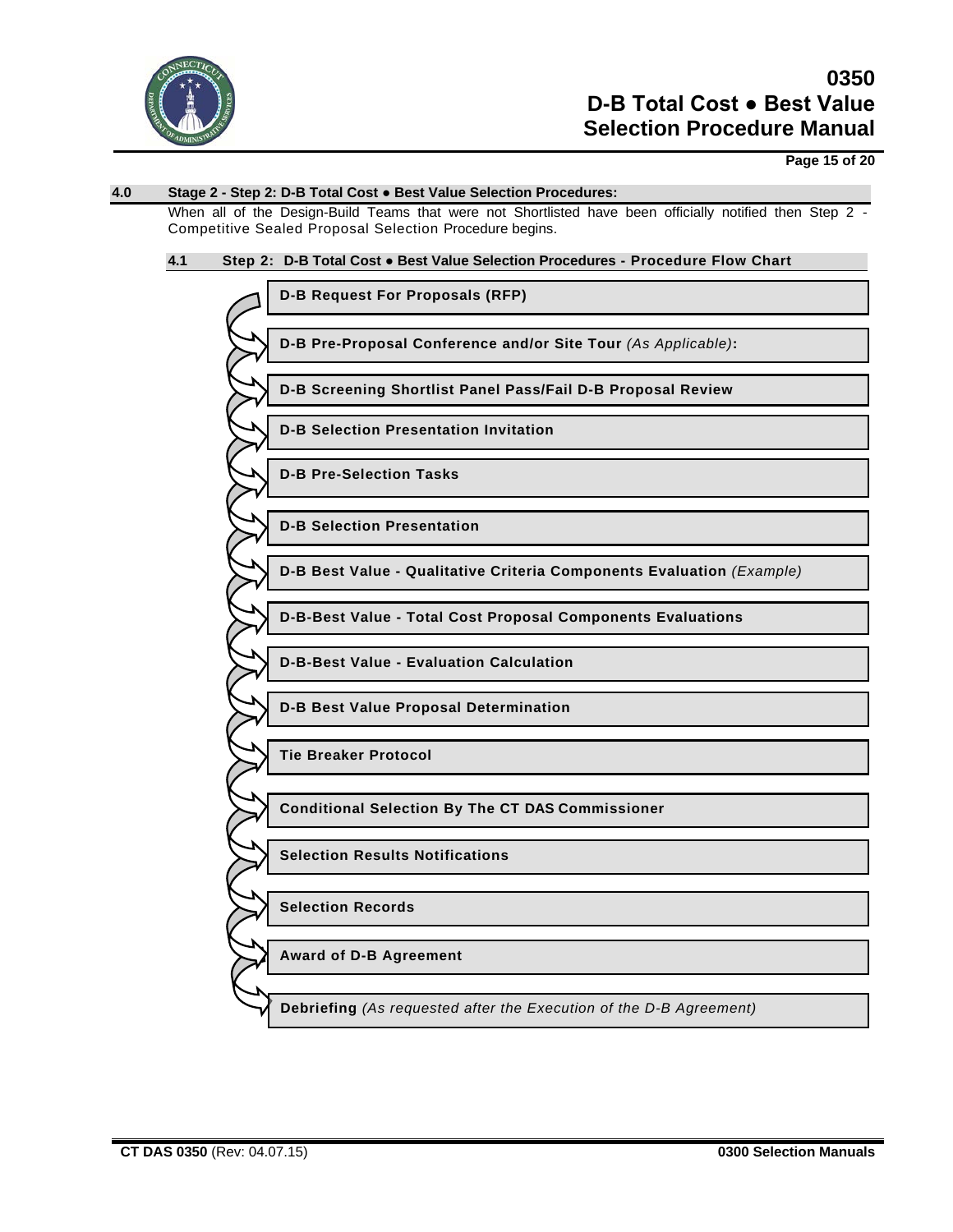

## **Page 16 of 20**

## **4.2 D-B Request For Proposals (RFP):**

The DCS Process Management/QBS Unit shall send a **Design-Build Request For Proposals** (by mail, fax, or e-mail) to the Shortlisted D-B Teams notifying them of the specific Date/Time/Location that the Request for Proposals are available. Each D-B RFP is project specific. The D-B RFP may include, but is not be limited to the following information:

| Example:<br><b>D-B Request For Proposals</b> |                                                                                                                                                                                                                                                                                                   |  |  |  |  |
|----------------------------------------------|---------------------------------------------------------------------------------------------------------------------------------------------------------------------------------------------------------------------------------------------------------------------------------------------------|--|--|--|--|
| Volume 1                                     | Scopes Proposals (Design Build)                                                                                                                                                                                                                                                                   |  |  |  |  |
|                                              | Volume 1 typically describes the scope of the project, the proposal component submittal<br>requirements, the responsibilities of the State and the Proposers, sample D-B<br>Agreement, D-B General Conditions, D-B General Requirements, and the proposal<br>evaluation and selection procedures. |  |  |  |  |
| Volume 2                                     | <b>Design Program</b>                                                                                                                                                                                                                                                                             |  |  |  |  |
|                                              | Volume 2 typically describes the details of the Program including the physical and<br>functional description of each space in the facility.                                                                                                                                                       |  |  |  |  |
| Volume 3                                     | <b>Construction Quality Standards</b>                                                                                                                                                                                                                                                             |  |  |  |  |
|                                              | Volume 3 typically describes technical performance specifications requirements<br>describing all the components of the facility.                                                                                                                                                                  |  |  |  |  |

#### **NOTE:**

Dependent upon the size of the specific project Volumes 1, 2, and 3 may be combined into one (1) or two (2) Volumes.

## **4.3 D-B Pre-Proposal Conference and/or Site Tour** *(As Applicable)***:**

Shortly after the D-B Request For Proposals (RFP) is issued and as applicable to the specific project, DCS may require a D-B Pre-Proposal Conference and/or Site Tour. When a D-B Pre-Proposal Conference and/or Site Tour is required for a specific project then participant attendance shall be as follows:

| Attendance At D-B Pre-Proposal Conference and/or Site Tour:   |  |  |
|---------------------------------------------------------------|--|--|
| Mandatory for DCS Chair, & User Agency Representative;        |  |  |
| <b>Strongly encouraged</b> for all Shortlisted D-B Proposers; |  |  |
| Optional for D-B Selection Panel Members.                     |  |  |

#### **4.3.1 D-B Pre-Proposal Conference and/or Site Tour – State Ethics and Statutes:**

In accordance with the requirements of ethics statutes and regulations of the State of Connecticut this will be the **ONLY** opportunity for Shortlisted Proposers to visit the site and discuss the Project with DCS and the User agency.

### **4.4 D-B Screening Shortlist Panel Pass/Fail D-B Proposal Review:**

After the D-B RFP Submittal Due date the original **Screening Shortlist Panel for D-B Services** shall reconvene to screen each shortlisted Design-Builder's Proposal and perform a **Pass/Fail** compliance evaluation of the Proposal RFP using the **RFP Compliance Evaluation Pass-Fail Rating Sheet for D-B Services (1545)** including a review of each D-B Proposer's **QBS Submittal Booklet** and **QBS Supplemental Submittal Booklet For D-B Services.**

#### **4.4.1 Deficient Submittal Notification:**

**Any** D-B Proposal that does not include **all** required Submittal Documents of subsection **14.0 D-B Proposal Qualitative Components** of 00 24 19.1 of the D-B RFP will be deemed a "Deficient Submittal" for this contract and receive a Deficient Submittal Letter and a D-B Team will no longer be on the Shortlist for the D-B Selection and the DCS Process Management/QBS Unit shall send an **RFP Deficient Submittal Letter for D-B Services (1546)** (mail, fax or email) to Design-Build Teams containing the reason(s) why their submittal was deemed deficient.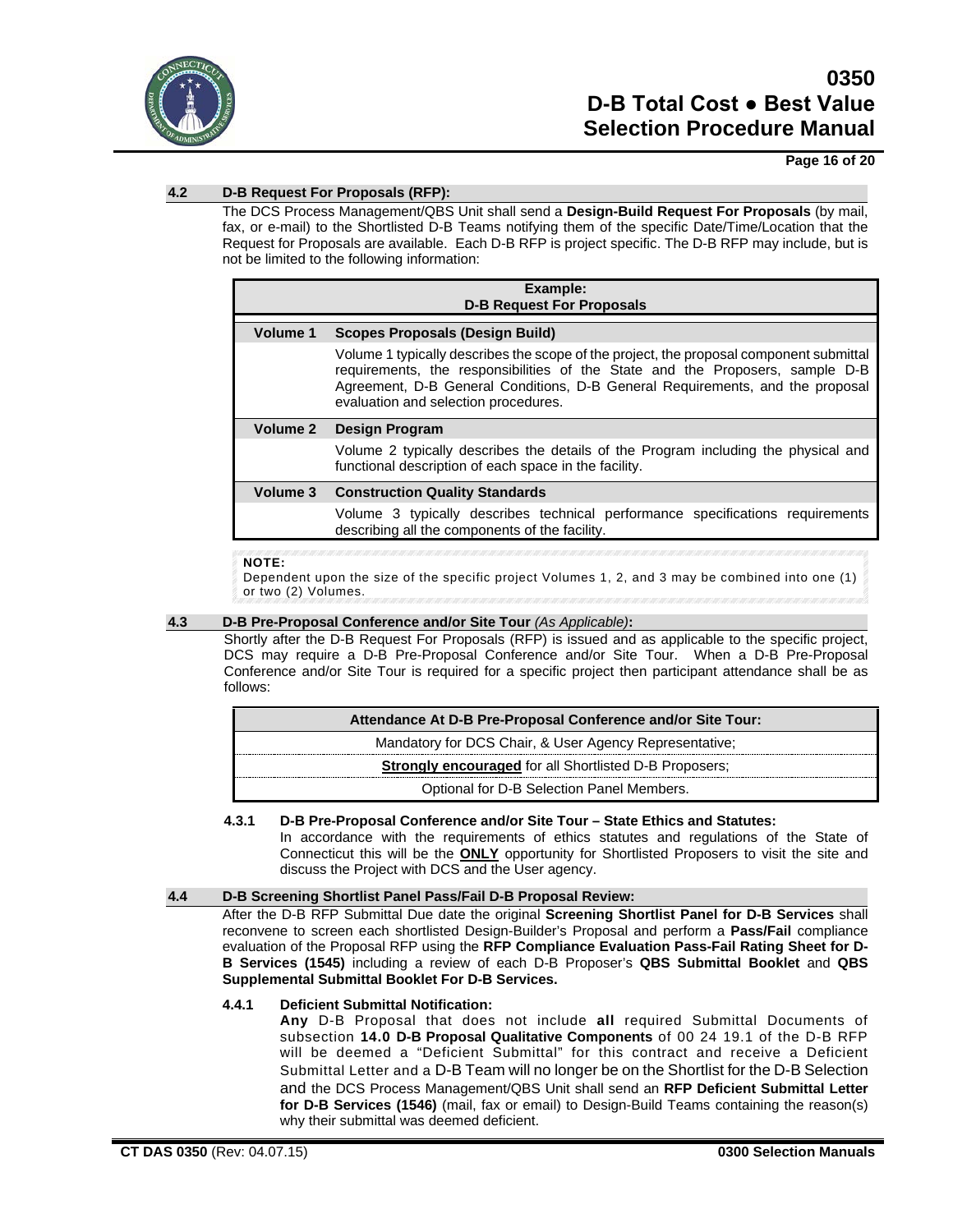

## **Page 17 of 20**

## **4.5 D-B Selection Presentation Invitation:**

The **Screening Shortlist Panel for D-B Services** shall create a list of final shortlisted D-B Proposers. The DCS Process Management/QBS Unit shall send a **Selection Presentation Invitation Letter for D-B Services (1551)** to the final shortlisted D-B Proposers.

## **4.6 D-B Pre-Selection Tasks:**

The following are the various Pre-Selection Tasks of the D-B Selection Panel Members:

| <b>Task</b> | <b>D-B Pre-Selection Tasks</b>                                                                                                                                                                                                                                                                                                                                                                                                                                                                                                              |  |  |
|-------------|---------------------------------------------------------------------------------------------------------------------------------------------------------------------------------------------------------------------------------------------------------------------------------------------------------------------------------------------------------------------------------------------------------------------------------------------------------------------------------------------------------------------------------------------|--|--|
| 1.0         | <b>D-B Qualitative Criteria Proposals Components:</b><br>D-B Selection Panel Members shall receive the Qualitative Criteria Components of all of the D-B<br>Proposals for their Review. The D-B Qualitative Criteria Proposals Components include but are<br>not limited to the following:<br><b>QBS Submittal Booklet:</b><br>1.1<br><b>QBS Supplemental Submittal Booklets For D-B Services;</b><br>1.2 <sub>1</sub><br><b>Design/Technical Proposal Submittal Booklet;</b><br>1.3<br><b>Schematic Design Submittal Documents.</b><br>1.4 |  |  |
| 2.0         | D-B Qualitative Criteria Proposals Components Review Meeting:<br>The DCS PM, Criteria Architect, and D-B Selection Panel shall meet to Review Qualitative Criteria<br>Components (see Task 1 above) of each Proposal.                                                                                                                                                                                                                                                                                                                       |  |  |
| 3.0         | <b>D-B Pre-Selection Protocols:</b><br>The DCS Process Management/QBS Unit shall provide brief training on how to conduct the D-B<br>Selection for this Contract, clarifying the format and the roles of attendees, as well as how to apply<br>the RFP Selection Panelist Rating Sheet for D-B Services (1563) to objectively evaluate each<br>Design-Build Team.                                                                                                                                                                           |  |  |

## **4.7 D-B Selection Presentation:**

The D-B Selection Panel shall observe the Presentation of each final shortlisted D-B Proposer and at the end of each Presentation they shall evaluate the "Qualitative Criteria Components" of the D-B Proposal to determine rating scores based upon on the established Qualitative Criteria and Rating Point Values for the project as follows:

#### **4.7.1 During Each Presentation:**

Each D-B Selection Panel Member shall take notes on the presentation (**NOT** on **RFP Selection Panelist Rating Sheet for D-B Services (1563)** for the purposes of evaluating the presentation in relationship to the five Selection Presentation Criteria Categories.

## **4.7.2 Questions & Answer Period:**

Immediately following the Presentation, there will be fifteen (15) minutes of Questions and Answers (Q&A) allotted for follow up questions by the D-B Selection Panel Members. The Design-Builder's Team presentation and responses to the follow-up questions shall be evaluated and rated by the D-B Selection Panel Members in accordance with the instructions in the **RFP Selection Panelist Rating Sheet for D-B Services (1563).**

## **4.7.3 End Of The Presentations:**

At the conclusion of the Q&A period, the Design-Builder's Team shall exit the Presentation Room. After the Design-Builder's Team has exited the Presentation Room a brief discussion of the D-B Selection Panel Members shall take place solely to discuss any question or answer that was confusing or not understood. Each panel member shall then individually note their rating **(in INK)** of the Design-Builder on each of the criteria on the **RFP Selection Panelist Rating Sheet for D-B Services (1563),** sign it and give it to the DCS Chair at the end of that Presentation discussion.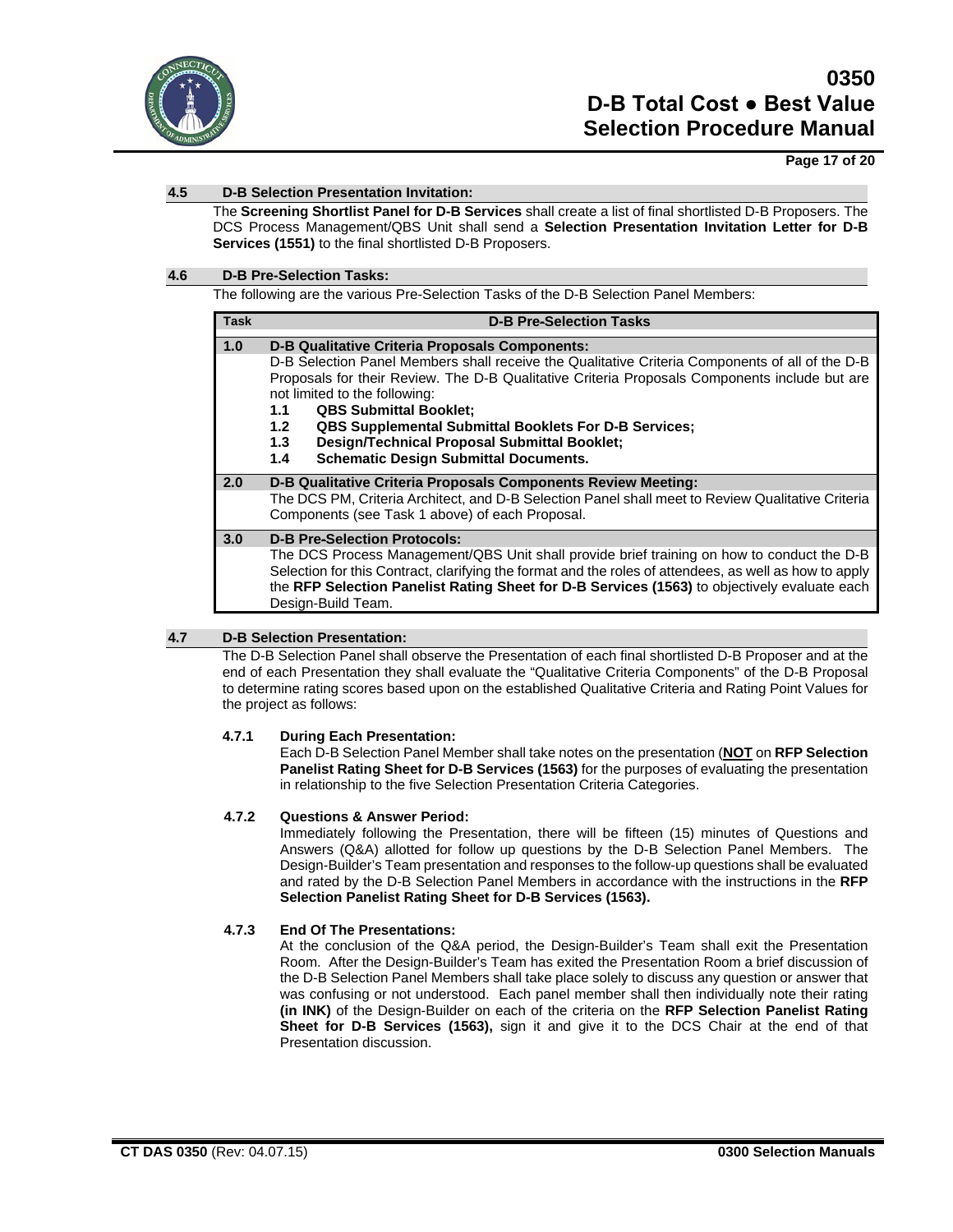

**Page 18 of 20**

## **4.8 D-B Best Value - Qualitative Criteria Components Evaluation** *(Example)***:**

| <b>Qualitative Criteria Components:</b><br>(Maximum Obtainable Total Qualitative Criteria Points = 700)                                                                                                                                                                                                          |               |                                                                                                                                                                                              | <b>Numerical Values of</b><br><b>Letter Grade points</b> |             |             |          |
|------------------------------------------------------------------------------------------------------------------------------------------------------------------------------------------------------------------------------------------------------------------------------------------------------------------|---------------|----------------------------------------------------------------------------------------------------------------------------------------------------------------------------------------------|----------------------------------------------------------|-------------|-------------|----------|
|                                                                                                                                                                                                                                                                                                                  |               |                                                                                                                                                                                              |                                                          |             |             |          |
| <b>Design Features:</b> (Maximum Obtainable Points = 300)                                                                                                                                                                                                                                                        |               | A                                                                                                                                                                                            | B                                                        | C           | F           |          |
| 1.0                                                                                                                                                                                                                                                                                                              |               | Program Compliance.                                                                                                                                                                          | 150                                                      | 120         | 90          | 0        |
| 2.0                                                                                                                                                                                                                                                                                                              |               | Aesthetics.                                                                                                                                                                                  | 100                                                      | 80          | 60          | 0        |
| 3.0                                                                                                                                                                                                                                                                                                              |               | Site Planning.                                                                                                                                                                               | 50                                                       | 40          | 30          | $\bf{0}$ |
| Technical Features: (Maximum Obtainable Points = 300)                                                                                                                                                                                                                                                            |               | A                                                                                                                                                                                            | B                                                        | $\mathbf C$ | F           |          |
| 1.0                                                                                                                                                                                                                                                                                                              |               | Quality of Systems and Equipment.                                                                                                                                                            | 150                                                      | 120         | 90          | 0        |
| 2.0                                                                                                                                                                                                                                                                                                              |               | Quality of Materials.                                                                                                                                                                        | 150                                                      | 120         | 90          | $\bf{0}$ |
| and<br>Named Subcontractors Qualifications<br><b>Contractor</b><br>&<br>Past<br>Performance: (Maximum Obtainable Points = 50)                                                                                                                                                                                    |               |                                                                                                                                                                                              | A                                                        | B           | $\mathbf C$ | F        |
| 1.0                                                                                                                                                                                                                                                                                                              |               | Qualifications and past performance of work of a similar size, scope,<br>and comparable dollar value to that of the subject project.                                                         | 50                                                       | 40          | 30          | 0        |
| Building Information Modeling (BIM): (Maximum Obtainable Points = 25)                                                                                                                                                                                                                                            |               |                                                                                                                                                                                              | A                                                        | B           | $\mathbf C$ | F        |
| The Design-Builder's Team selected for this Project shall demonstrate<br>1.0<br>their Team's BIM qualifications for the Design and Construction<br>Phases of this Project including, but is not limited to, design,<br>construction,<br>scheduling,<br>budgeting,<br>material<br>quality,<br>and<br>performance. |               |                                                                                                                                                                                              | 25                                                       | 20          | 15          | 0        |
| <b>Schedule:</b> (Maximum Obtainable Points = 25)                                                                                                                                                                                                                                                                |               | A                                                                                                                                                                                            | B                                                        | $\mathbf C$ | F           |          |
| 1.0<br>Contract Time and CPM Schedule.                                                                                                                                                                                                                                                                           |               | 25                                                                                                                                                                                           | 20                                                       | 15          | $\bf{0}$    |          |
|                                                                                                                                                                                                                                                                                                                  | <b>Grades</b> | <b>Criteria Components Rating Guidelines:</b>                                                                                                                                                |                                                          |             |             |          |
|                                                                                                                                                                                                                                                                                                                  | A             | Grade is reserved only for a Proposal that exceeds the minimum expectations and<br>requirements of the specific Criteria Component in the Request for Proposals.                             |                                                          |             |             |          |
|                                                                                                                                                                                                                                                                                                                  | в             | Grade is for a Proposal that <b>completely fulfills</b> the minimum expectations and requirements<br>of the specific Criteria Component in the Request for Proposals.                        |                                                          |             |             |          |
|                                                                                                                                                                                                                                                                                                                  | С             | Grade is for a Proposal that barely (i.e. within a lower standard) fulfills the minimum<br>expectations and requirements of the specific Criteria Component in the Request for<br>Proposals. |                                                          |             |             |          |
| F                                                                                                                                                                                                                                                                                                                |               | Grade is for a Proposal that <b>does not fulfill</b> the minimum expectations and requirements of<br>the specific Criteria Component in the Request for Proposals.                           |                                                          |             |             |          |

#### **NOTE:**

D-B Selection Panel Members <u>must</u> rate the presentation, qualifications, D-B Submittals, and follow up Q & A's of each individual Design Builder's Team against the rating criteria guidelines (point values modified as applicable) rather than comparing the presentations to each other.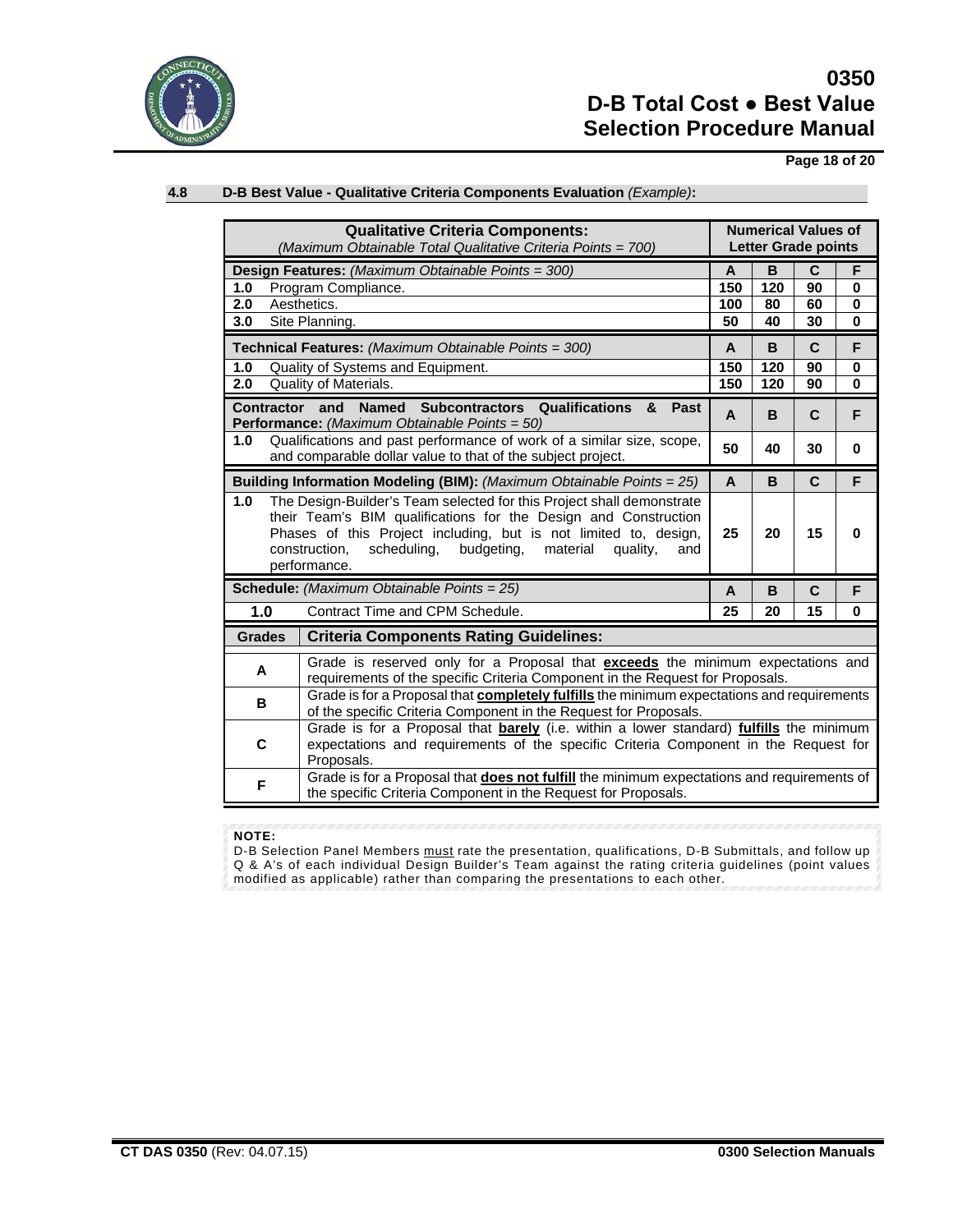

## **Page 19 of 20**

## **4.9 D-B Best Value - Total Cost Proposal Components Evaluations:**

At the conclusion of all of the Presentations and Evaluations of the "Qualitative Criteria Components" of each of the shortlisted D-B Proposers, the D-B Selection Panel shall publicly open and review the "Sealed Total Cost Proposal Components", including the Total Cost Proposal Form, Total Cost Proposal Worksheets, Qualification Questionnaires, and etc. for compliance with all of the requirements of the RFP.

#### **4.9.1 Total Cost Components Evaluation:**

The "Total Cost Components" of each Proposal shall receive a rating score based the following calculations:

|    | <b>Total Cost Components Evaluation:</b>                                                                                                                                                            | <b>Rating Point Value</b> |
|----|-----------------------------------------------------------------------------------------------------------------------------------------------------------------------------------------------------|---------------------------|
|    | Total Cost points are a calculated percentage based<br>upon the ratio of the Lowest Total Cost Proposal<br>divided by a Proposers Total Cost multiplied by<br>Maximum Obtainable Total Cost Points. |                           |
| .2 | The Lowest Total Cost Proposal receives the<br>Maximum Point Value Score.                                                                                                                           |                           |
|    | <b>Maximum Obtainable Total Cost Points</b>                                                                                                                                                         | 300                       |

### **4.10 D-B Best Value - Evaluation Calculation:**

The sums of the Qualitative Component Criteria Score plus the Total Cost Components Score shall be computed as follows:

| <b>D-B Best Value</b><br><b>Evaluation Calculation:</b>     | <b>Rating Point Value Scores</b> |
|-------------------------------------------------------------|----------------------------------|
| <b>Maximum Obtainable Total Qualitative Criteria Points</b> | 700                              |
| <b>Plus</b>                                                 |                                  |
| <b>Maximum Obtainable Total Cost Points</b>                 | 300                              |
| <b>Maximum Obtainable Total Best Value Selection Points</b> | 1000                             |

#### **4.11 D-B Best Value Proposal Determination:**

The "Best Value" proposal shall be the Proposal with the highest adjusted Total Best Value Selection Points for the "Qualitative Criteria Components" plus the "Total Cost Components". The Design-Builder with the "Best Value" proposal shall be selected to design and build the building.

#### **4.12 Tie Breaker Protocol:**

In the event of a tie score, the D-B Proposers with the highest adjusted Total Best Value Score by the User Agency shall be ranked higher than the other D-B Proposers.

## **4.13 Evaluation Methodology Acceptance Statement:**

All D-B Proposers by submitting the **Total Cost Proposal Form,** have by the submission of their Design-Build "Qualitative Components" and "Sealed Total Cost Components" Proposals in response to the D-B RFP, indicated that the Proposer has accepted of the State's Evaluation Methodology set forth in the D-B RFP, and that D-B Proposer recognizes that subjective judgments must be made by the State during the evaluation process.